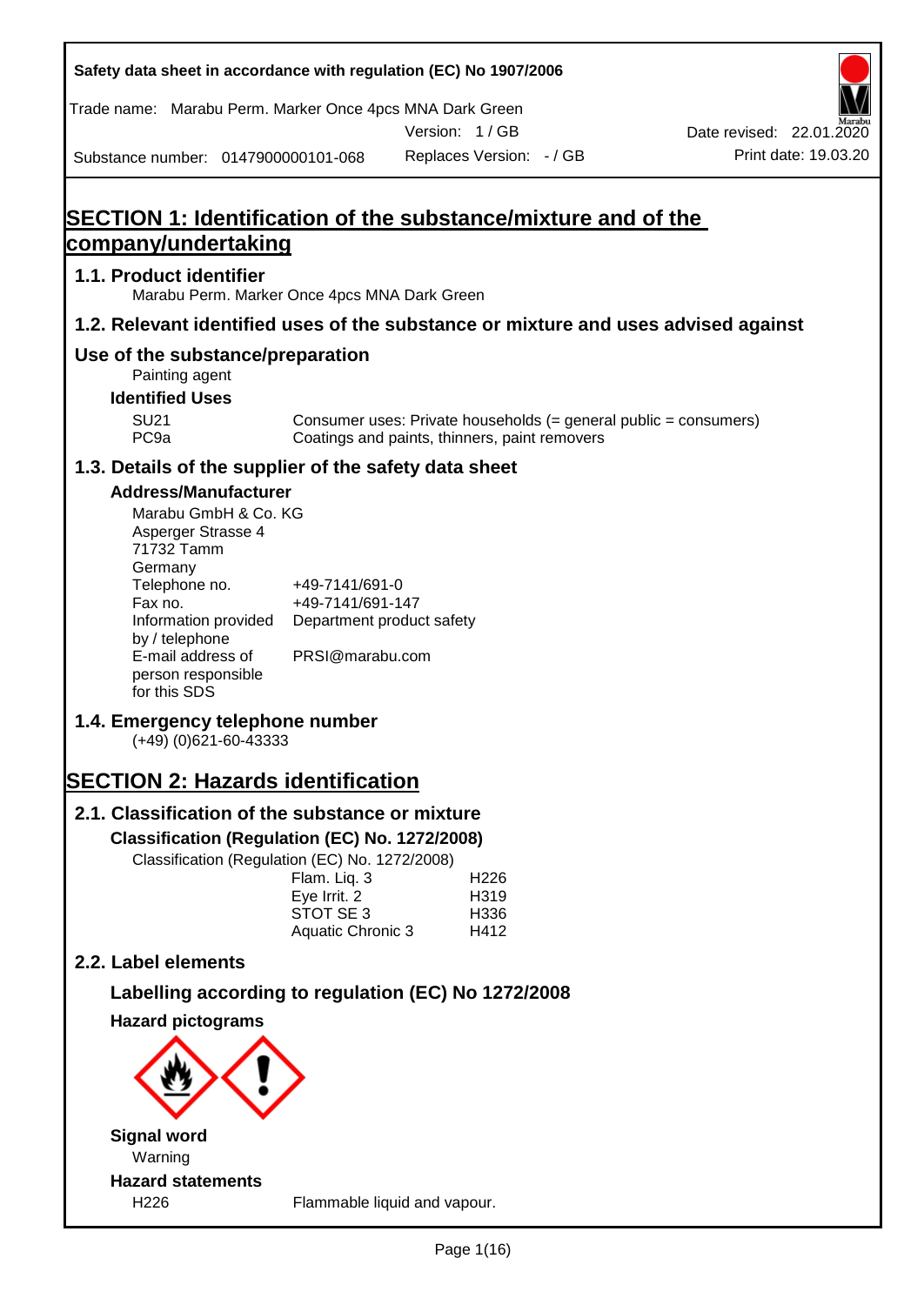| Safety data sheet in accordance with regulation (EC) No 1907/2006               |                                                       |      |                          |                          |      |                                                                                  |  |
|---------------------------------------------------------------------------------|-------------------------------------------------------|------|--------------------------|--------------------------|------|----------------------------------------------------------------------------------|--|
| Trade name: Marabu Perm. Marker Once 4pcs MNA Dark Green                        |                                                       |      |                          |                          |      |                                                                                  |  |
|                                                                                 |                                                       |      | Version: 1/GB            |                          |      | Date revised: 22.01.2020                                                         |  |
| Substance number: 0147900000101-068                                             |                                                       |      |                          | Replaces Version: - / GB |      | Print date: 19.03.20                                                             |  |
| H319                                                                            | Causes serious eye irritation.                        |      |                          |                          |      |                                                                                  |  |
| H336                                                                            | May cause drowsiness or dizziness.                    |      |                          |                          |      |                                                                                  |  |
| H412                                                                            | Harmful to aquatic life with long lasting effects.    |      |                          |                          |      |                                                                                  |  |
| <b>Precautionary statements</b>                                                 |                                                       |      |                          |                          |      |                                                                                  |  |
| P <sub>101</sub>                                                                |                                                       |      |                          |                          |      | If medical advice is needed, have product container or label at hand.            |  |
| P <sub>102</sub>                                                                | Keep out of reach of children.                        |      |                          |                          |      |                                                                                  |  |
| P210                                                                            | sources. No smoking.                                  |      |                          |                          |      | Keep away from heat, hot surfaces, sparks, open flames and other ignition        |  |
| P264.1                                                                          | Wash hands thoroughly after handling.                 |      |                          |                          |      |                                                                                  |  |
| P271                                                                            | Use only outdoors or in a well-ventilated area.       |      |                          |                          |      |                                                                                  |  |
| P280                                                                            |                                                       |      |                          |                          |      | Wear protective gloves / protective clothing / eye protection / face protection. |  |
| P305+P351+P338                                                                  | lenses, if present and easy to do. Continue rinsing.  |      |                          |                          |      | IF IN EYES: Rinse cautiously with water for several minutes. Remove contact      |  |
| P405                                                                            | Store locked up.                                      |      |                          |                          |      |                                                                                  |  |
| P501.9                                                                          | Dispose of contents / container as problematic waste. |      |                          |                          |      |                                                                                  |  |
| Hazardous component(s) to be indicated on label (Regulation (EC) No. 1272/2008) |                                                       |      |                          |                          |      |                                                                                  |  |
| contains                                                                        | 1-Methoxy-2-propanol                                  |      |                          |                          |      |                                                                                  |  |
| 2.3. Other hazards                                                              |                                                       |      |                          |                          |      |                                                                                  |  |
| No special hazards have to be mentioned.                                        |                                                       |      |                          |                          |      |                                                                                  |  |
|                                                                                 |                                                       |      |                          |                          |      |                                                                                  |  |
| <b>SECTION 3: Composition/information on ingredients</b>                        |                                                       |      |                          |                          |      |                                                                                  |  |
| 3.2. Mixtures                                                                   |                                                       |      |                          |                          |      |                                                                                  |  |
| <b>Hazardous ingredients</b>                                                    |                                                       |      |                          |                          |      |                                                                                  |  |
|                                                                                 |                                                       |      |                          |                          |      |                                                                                  |  |
| <b>Ethanol</b>                                                                  |                                                       |      |                          |                          |      |                                                                                  |  |
| CAS No.                                                                         | 64-17-5                                               |      |                          |                          |      |                                                                                  |  |
| EINECS no.                                                                      | 200-578-6                                             |      |                          |                          |      |                                                                                  |  |
| Registration no.                                                                | 01-2119457610-43                                      |      |                          |                          |      |                                                                                  |  |
| Concentration                                                                   | $>=$ 25                                               |      | $\prec$                  | 50                       | %    |                                                                                  |  |
| Classification (Regulation (EC) No. 1272/2008)                                  |                                                       |      |                          |                          |      |                                                                                  |  |
|                                                                                 | Flam. Liq. 2                                          |      | H <sub>225</sub>         |                          |      |                                                                                  |  |
|                                                                                 | Eye Irrit. 2                                          |      | H319                     |                          |      |                                                                                  |  |
| Concentration limits (Regulation (EC) No. 1272/2008)                            |                                                       |      |                          |                          |      |                                                                                  |  |
|                                                                                 | Eye Irrit. 2                                          | H319 |                          | $>= 50 \%$               |      |                                                                                  |  |
| 1-Methoxy-2-propanol                                                            |                                                       |      |                          |                          |      |                                                                                  |  |
| CAS No.                                                                         | 107-98-2                                              |      |                          |                          |      |                                                                                  |  |
| EINECS no.                                                                      | 203-539-1                                             |      |                          |                          |      |                                                                                  |  |
| Registration no.                                                                | 01-2119457435-35                                      |      |                          |                          |      |                                                                                  |  |
| Concentration                                                                   | $>=$                                                  | 25   | $\prec$                  | 50                       | $\%$ |                                                                                  |  |
|                                                                                 |                                                       |      |                          |                          |      |                                                                                  |  |
| Classification (Regulation (EC) No. 1272/2008)                                  |                                                       |      |                          |                          |      |                                                                                  |  |
|                                                                                 | STOT SE 3                                             |      | H336                     |                          |      |                                                                                  |  |
|                                                                                 | Flam. Liq. 3                                          |      | H226                     |                          |      |                                                                                  |  |
|                                                                                 |                                                       |      |                          |                          |      |                                                                                  |  |
| <b>Benzyl alcohol</b>                                                           |                                                       |      |                          |                          |      |                                                                                  |  |
| CAS No.                                                                         | 100-51-6                                              |      |                          |                          |      |                                                                                  |  |
| EINECS no.                                                                      | 202-859-9                                             |      |                          |                          |      |                                                                                  |  |
| Registration no.                                                                | 01-2119492630-38                                      |      |                          |                          |      |                                                                                  |  |
| Concentration                                                                   | $>=$                                                  | 1    | $\overline{\phantom{a}}$ | 10                       | %    |                                                                                  |  |
|                                                                                 |                                                       |      |                          |                          |      |                                                                                  |  |
| Classification (Regulation (EC) No. 1272/2008)                                  | Acute Tox. 4                                          |      | H332                     |                          |      |                                                                                  |  |
|                                                                                 |                                                       |      |                          |                          |      |                                                                                  |  |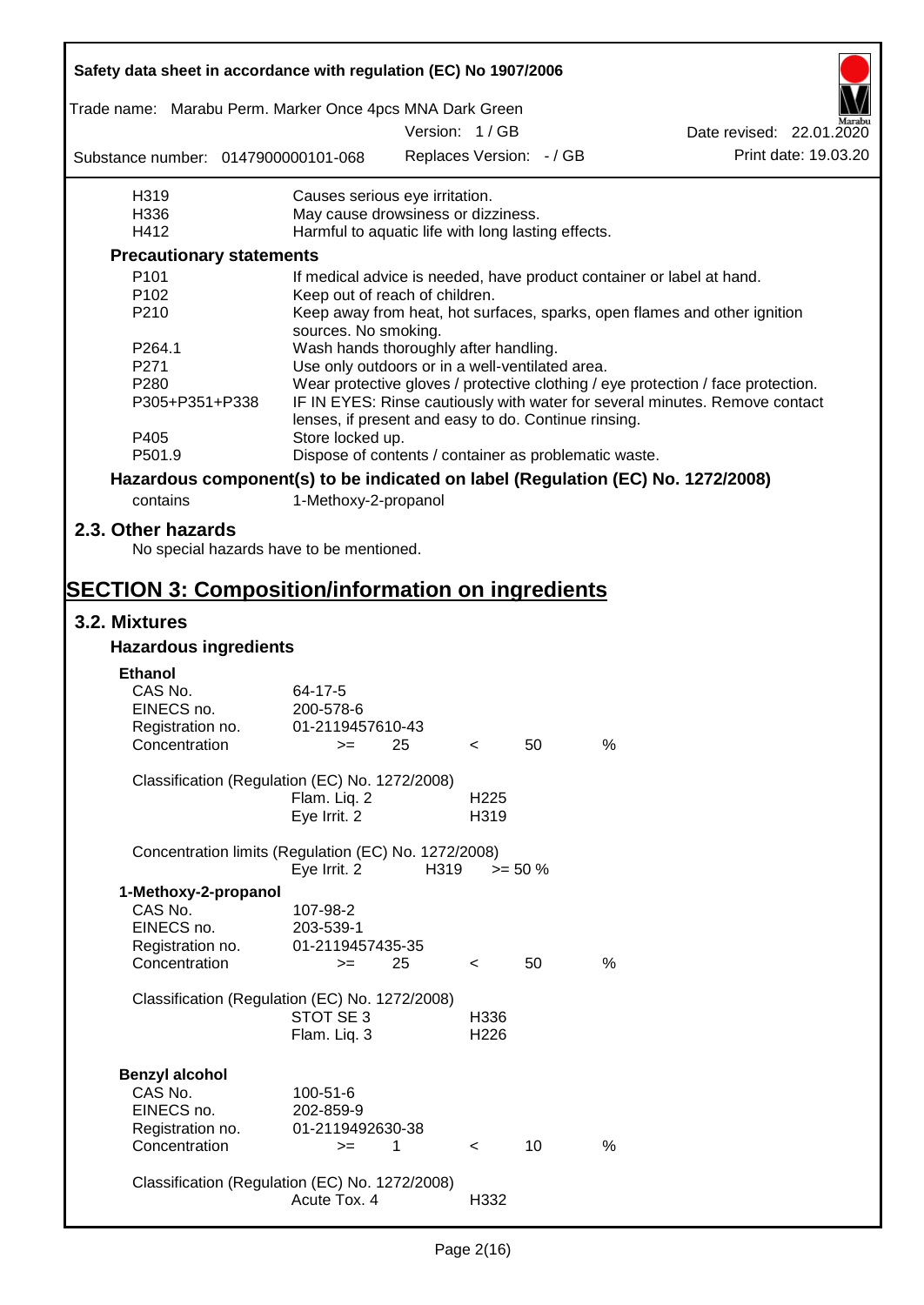|                                                          | Safety data sheet in accordance with regulation (EC) No 1907/2006       |               |                          |    |      |                          |                      |
|----------------------------------------------------------|-------------------------------------------------------------------------|---------------|--------------------------|----|------|--------------------------|----------------------|
| Trade name: Marabu Perm. Marker Once 4pcs MNA Dark Green |                                                                         |               |                          |    |      |                          |                      |
|                                                          |                                                                         | Version: 1/GB |                          |    |      | Date revised: 22.01.2020 | Marabu               |
|                                                          | Substance number: 0147900000101-068                                     |               | Replaces Version: - / GB |    |      |                          | Print date: 19.03.20 |
|                                                          | Acute Tox. 4                                                            |               | H302                     |    |      |                          |                      |
|                                                          | Eye Irrit. 2                                                            |               | H <sub>3</sub> 19        |    |      |                          |                      |
|                                                          | 3',6'-bis(diethylamino)spiro[isobenzofuran-1(3H),9'-[9H]xanthene]-3-one |               |                          |    |      |                          |                      |
| CAS No.                                                  | 509-34-2                                                                |               |                          |    |      |                          |                      |
| EINECS no.                                               | 208-096-8                                                               |               |                          |    |      |                          |                      |
| Concentration                                            | $>=$                                                                    | 2,5           | $\lt$                    | 10 | $\%$ |                          |                      |
|                                                          | Classification (Regulation (EC) No. 1272/2008)                          |               |                          |    |      |                          |                      |
|                                                          | Acute Tox. 4                                                            |               | H <sub>302</sub>         |    |      |                          |                      |
|                                                          | Eye Irrit. 2                                                            |               | H <sub>3</sub> 19        |    |      |                          |                      |
|                                                          | Aquatic Chronic 2                                                       |               | H411                     |    |      |                          |                      |

# **SECTION 4: First aid measures**

# **4.1. Description of first aid measures**

### **General information**

In all cases of doubt, or when symptoms persist, seek medical attention. Never give anything by mouth to an unconscious person. If unconscious place in recovery position and seek medical advice.

#### **After inhalation**

Remove to fresh air, keep patient warm and at rest. If breathing is irregular or stopped, administer artificial respiration.

#### **After skin contact**

Remove contaminated clothing. Wash skin thoroughly with soap and water or use recognised skin cleanser. Do NOT use solvents or thinners.

#### **After eye contact**

Remove contact lenses, irrigate copiously with clean, fresh water, holding the eyelids apart for at least 10 minutes and seek immediate medical advice.

#### **After ingestion**

If accidentally swallowed rinse the mouth with plenty of water (only if the person is conscious) and obtain immediate medical attention. Keep at rest. Do NOT induce vomiting.

## **4.2. Most important symptoms and effects, both acute and delayed**

Until now no symptoms known so far.

## **4.3. Indication of any immediate medical attention and special treatment needed**

## **Hints for the physician / treatment**

Treat symptomatically

# **SECTION 5: Firefighting measures**

## **5.1. Extinguishing media**

## **Suitable extinguishing media**

Recommended: alcohol resistant foam, CO2, powders, water spray/mist, Not be used for safety reasons: water *iet* 

## **5.2. Special hazards arising from the substance or mixture**

In the event of fire the following can be released: Carbon monoxide (CO); Carbon dioxide (CO2); dense black smoke; Nitrogen oxides (NOx); Sulphur oxides; Hydrogen chloride (HCl)

## **5.3. Advice for firefighters**

## **Special protective equipment for fire-fighting**

Cool closed containers exposed to fire with water. Do not allow run-off from fire fighting to enter drains or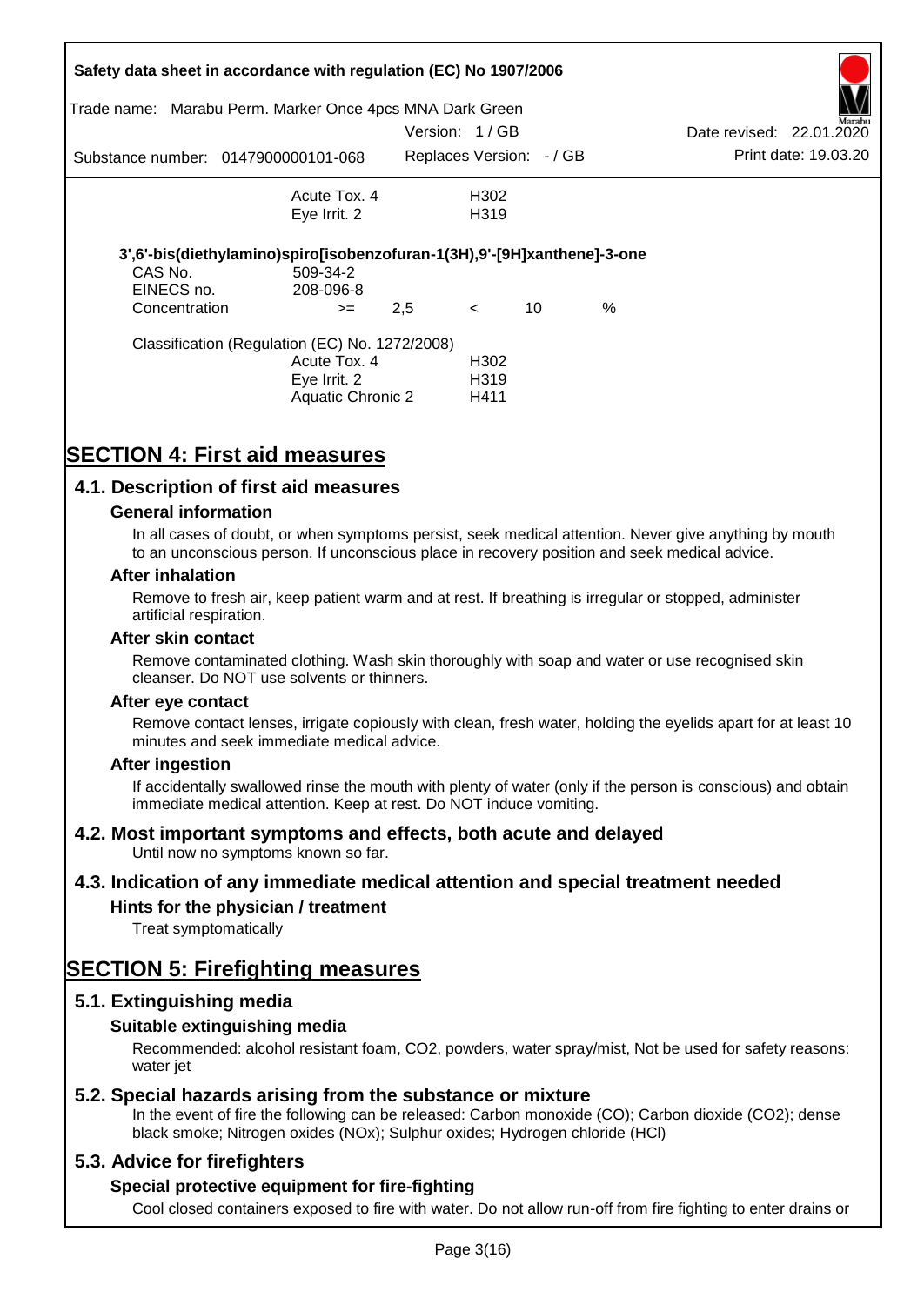Trade name: Marabu Perm. Marker Once 4pcs MNA Dark Green

Version: 1 / GB

Replaces Version: - / GB Print date: 19.03.20 Date revised: 22.01.

Substance number: 0147900000101-068

water courses.

# **SECTION 6: Accidental release measures**

## **6.1. Personal precautions, protective equipment and emergency procedures**

Exclude sources of ignition and ventilate the area. Avoid breathing vapours. Refer to protective measures listed in Sections 7 and 8.

# **6.2. Environmental precautions**

Do not allow to enter drains or waterways. If the product contaminates lakes, rivers or sewage, inform appropriate authorities in accordance with local regulations.

# **6.3. Methods and material for containment and cleaning up**

Contain and collect spillage with non-combustible absorbent materials, e.g. sand, earth, vermiculite, diatomaceous earth and place in container for disposal according to local regulations (see section 13). Clean preferably with a detergent - avoid use of solvents.

## **6.4. Reference to other sections**

Information regarding Safe handling, see Section 7. Information regarding personal protective measures, see Section 8. Information regarding waste disposal, see Section 13.

# **SECTION 7: Handling and storage**

# **7.1. Precautions for safe handling**

# **Advice on safe handling**

Prevent the creation of flammable or explosive concentrations of vapour in air and avoid vapour concentration higher than the occupational exposure limits. In addition, the product should only be used in areas from which all naked lights and other sources of ignition have been excluded. Electrical equipment should be protected to the appropriate standard. Mixture may charge electrostatically: always use earthing leads when transferring from one container to another. Operators should wear anti-static footwear and clothing and floors should be of the conducting type. Isolate from sources of heat, sparks and open flame. No sparking tools should be used. Avoid skin and eye contact. Avoid the inhalation of particulates and spray mist arising from the application of this mixture. Smoking, eating and drinking shall be prohibited in application area. For personal protection see Section 8. Never use pressure to empty: container is not a pressure vessel. Always keep in containers of same material as the original one. Comply with the health and safety at work laws. Do not allow to enter drains or water courses.

## **Advice on protection against fire and explosion**

Vapours are heavier than air and may spread along floors. Vapours may form explosive mixtures with air.

### **Classification of fires / temperature class / Ignition group / Dust explosion class**

| Classification of fires | B (Combustible liquid substances) |
|-------------------------|-----------------------------------|
| Temperature class       | T3                                |

# **7.2. Conditions for safe storage, including any incompatibilities**

## **Requirements for storage rooms and vessels**

Electrical installations/working materials must comply with the local applied technological safety standards. Storage rooms in which filling operations take place must have a conducting floor. Store in accordance with national regulation

#### **Hints on storage assembly**

Store away from oxidising agents, from strongly alkaline and strongly acid materials.

## **Further information on storage conditions**

Observe label precautions. Store between 15 and 30 °C in a dry, well ventilated place away from sources of heat and direct sunlight. Keep container tightly closed. Keep away from sources of ignition. No smoking. Prevent unauthorised access. Containers which are opened must be carefully resealed and kept upright to prevent leakage.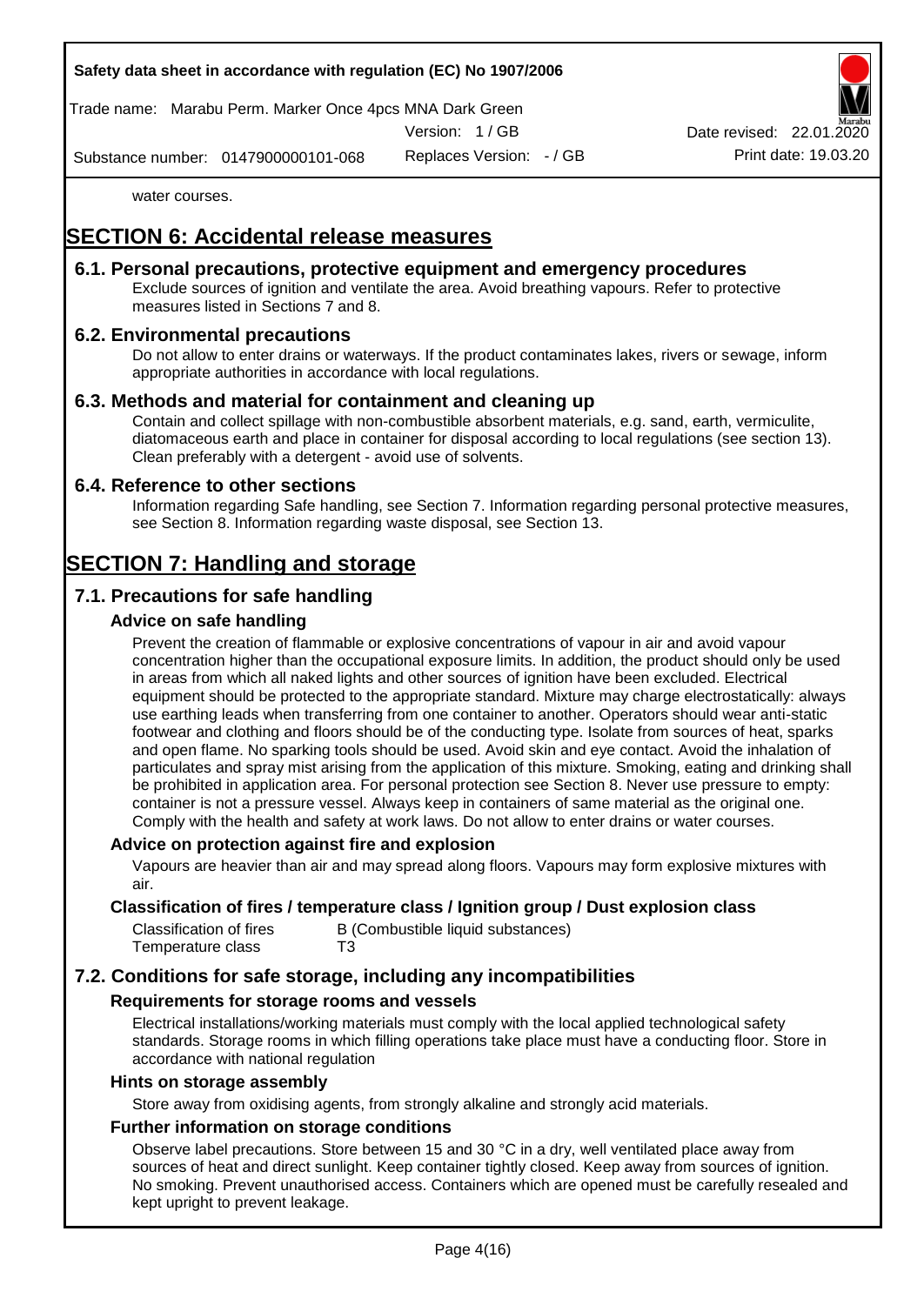| Safety data sheet in accordance with regulation (EC) No 1907/2006                                     |                          |                                |      |                   |                          |
|-------------------------------------------------------------------------------------------------------|--------------------------|--------------------------------|------|-------------------|--------------------------|
| Trade name: Marabu Perm. Marker Once 4pcs MNA Dark Green                                              |                          | Version: 1/GB                  |      |                   | Date revised: 22.01.2020 |
| Substance number: 0147900000101-068                                                                   |                          | Replaces Version: - / GB       |      |                   | Print date: 19.03.20     |
| 7.3. Specific end use(s)<br>Painting agent<br><b>SECTION 8: Exposure controls/personal protection</b> |                          |                                |      |                   |                          |
| 8.1. Control parameters                                                                               |                          |                                |      |                   |                          |
| <b>Exposure limit values</b>                                                                          |                          |                                |      |                   |                          |
| <b>Ethanol</b>                                                                                        |                          |                                |      |                   |                          |
| List                                                                                                  | EH40                     |                                |      |                   |                          |
| <b>Type</b>                                                                                           | <b>WEL</b>               |                                |      |                   |                          |
| Value                                                                                                 | 1920                     | mg/m <sup>3</sup>              | 1000 | ppm(V)            |                          |
| <b>Status: 2011</b>                                                                                   |                          |                                |      |                   |                          |
| 1-Methoxy-2-propanol                                                                                  |                          |                                |      |                   |                          |
| List                                                                                                  | EH40                     |                                |      |                   |                          |
| <b>Type</b>                                                                                           | WEL                      |                                |      |                   |                          |
| Value                                                                                                 | 375                      | mg/m <sup>3</sup>              | 100  | ppm(V)            |                          |
| Short term exposure limit                                                                             | 560                      | mg/m <sup>3</sup>              | 150  | ppm(V)            |                          |
| Skin resorption / sensibilisation: Sk;                                                                |                          | <b>Status: 2011</b>            |      |                   |                          |
| <b>Derived No/Minimal Effect Levels (DNEL/DMEL)</b>                                                   |                          |                                |      |                   |                          |
| <b>Ethanol</b>                                                                                        |                          |                                |      |                   |                          |
| Type of value                                                                                         |                          | Derived No Effect Level (DNEL) |      |                   |                          |
| Reference group                                                                                       | Worker                   |                                |      |                   |                          |
| Duration of exposure                                                                                  | Long term                |                                |      |                   |                          |
| Route of exposure                                                                                     | inhalative               |                                |      |                   |                          |
| Mode of action                                                                                        |                          | Systemic effects               |      |                   |                          |
| Concentration                                                                                         |                          | 950                            |      | mg/m <sup>3</sup> |                          |
| Type of value                                                                                         |                          | Derived No Effect Level (DNEL) |      |                   |                          |
| Reference group                                                                                       | Worker                   |                                |      |                   |                          |
| Duration of exposure                                                                                  | Short term               |                                |      |                   |                          |
| Route of exposure                                                                                     | inhalative               |                                |      |                   |                          |
| Mode of action                                                                                        |                          | Local effects                  |      |                   |                          |
| Concentration                                                                                         |                          | 1900                           |      | mg/m <sup>3</sup> |                          |
|                                                                                                       |                          |                                |      |                   |                          |
| Type of value                                                                                         |                          | Derived No Effect Level (DNEL) |      |                   |                          |
| Reference group                                                                                       | Worker                   |                                |      |                   |                          |
| Duration of exposure                                                                                  | Long term                |                                |      |                   |                          |
| Route of exposure                                                                                     | dermal                   |                                |      |                   |                          |
| Mode of action                                                                                        |                          | Systemic effects               |      |                   |                          |
| Concentration                                                                                         |                          | 343                            |      | mg/kg/d           |                          |
| Type of value                                                                                         |                          | Derived No Effect Level (DNEL) |      |                   |                          |
| Reference group                                                                                       | Consumer                 |                                |      |                   |                          |
| Duration of exposure                                                                                  | Long term                |                                |      |                   |                          |
| Route of exposure                                                                                     | inhalative               |                                |      |                   |                          |
| Mode of action                                                                                        |                          | Systemic effects               |      |                   |                          |
| Concentration                                                                                         |                          | 114                            |      | mg/m <sup>3</sup> |                          |
|                                                                                                       |                          |                                |      |                   |                          |
| Type of value                                                                                         |                          | Derived No Effect Level (DNEL) |      |                   |                          |
| Reference group                                                                                       | Consumer                 |                                |      |                   |                          |
| Duration of exposure                                                                                  | Short term<br>inhalative |                                |      |                   |                          |
| Route of exposure<br>Mode of action                                                                   |                          | Local effects                  |      |                   |                          |
| Concentration                                                                                         |                          | 950                            |      | mg/m <sup>3</sup> |                          |
|                                                                                                       |                          |                                |      |                   |                          |

Ī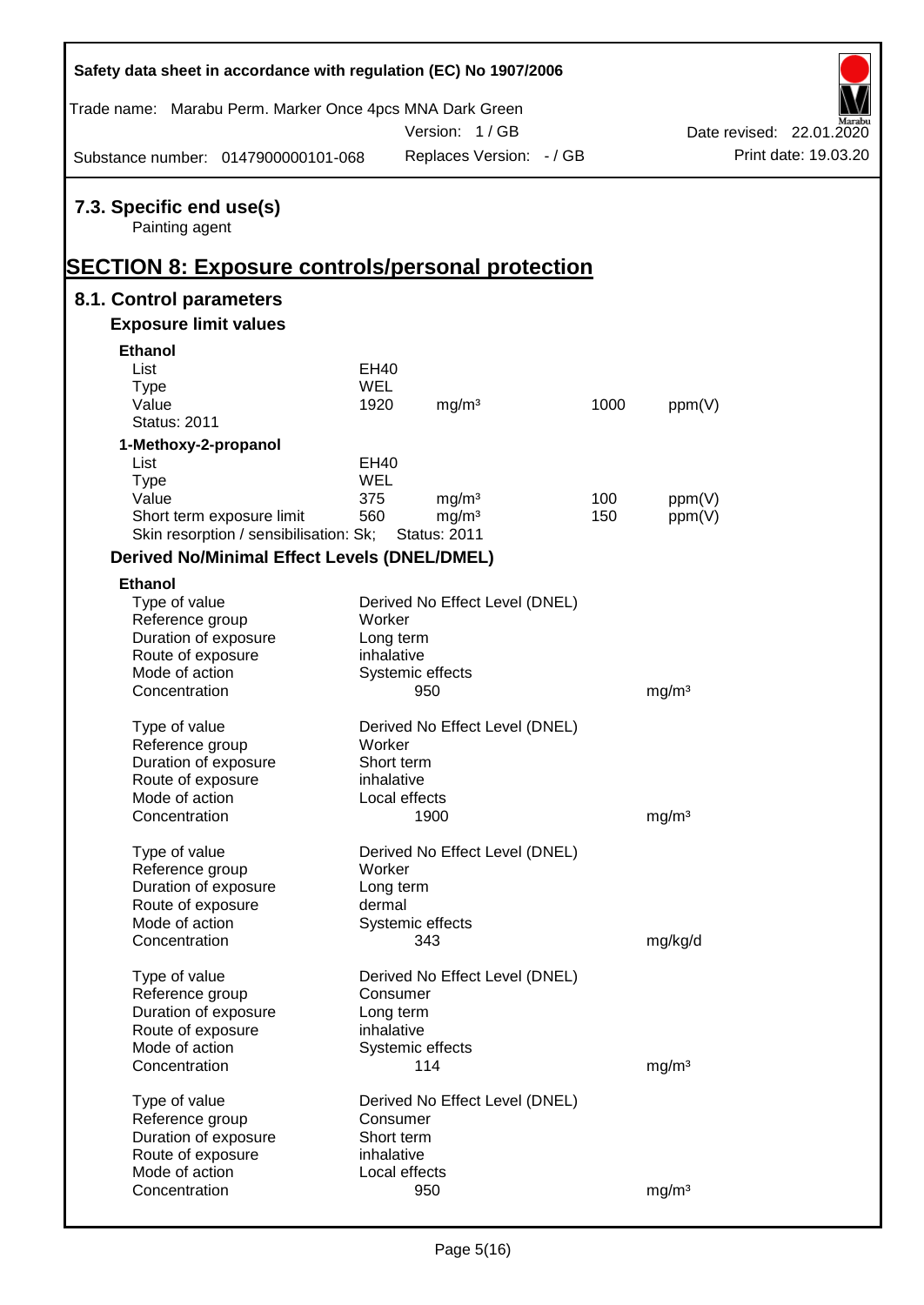| Safety data sheet in accordance with regulation (EC) No 1907/2006         |                                |                          |  |  |  |  |  |  |  |
|---------------------------------------------------------------------------|--------------------------------|--------------------------|--|--|--|--|--|--|--|
| Trade name: Marabu Perm. Marker Once 4pcs MNA Dark Green<br>Version: 1/GB |                                |                          |  |  |  |  |  |  |  |
|                                                                           |                                | Date revised: 22.01.2020 |  |  |  |  |  |  |  |
| Substance number: 0147900000101-068                                       | Replaces Version: - / GB       | Print date: 19.03.20     |  |  |  |  |  |  |  |
| Type of value                                                             | Derived No Effect Level (DNEL) |                          |  |  |  |  |  |  |  |
| Reference group                                                           | Consumer                       |                          |  |  |  |  |  |  |  |
| Duration of exposure                                                      | Long term                      |                          |  |  |  |  |  |  |  |
| Route of exposure                                                         | dermal                         |                          |  |  |  |  |  |  |  |
| Mode of action                                                            | Systemic effects               |                          |  |  |  |  |  |  |  |
| Concentration                                                             | 206                            | mg/kg/d                  |  |  |  |  |  |  |  |
| Type of value                                                             | Derived No Effect Level (DNEL) |                          |  |  |  |  |  |  |  |
| Reference group                                                           | Consumer                       |                          |  |  |  |  |  |  |  |
| Duration of exposure                                                      | Long term                      |                          |  |  |  |  |  |  |  |
| Route of exposure                                                         | oral                           |                          |  |  |  |  |  |  |  |
| Mode of action                                                            | Systemic effects               |                          |  |  |  |  |  |  |  |
| Concentration                                                             | 87                             | mg/kg/d                  |  |  |  |  |  |  |  |
|                                                                           |                                |                          |  |  |  |  |  |  |  |
| 1-Methoxy-2-propanol                                                      |                                |                          |  |  |  |  |  |  |  |
| Type of value                                                             | Derived No Effect Level (DNEL) |                          |  |  |  |  |  |  |  |
| Reference group                                                           | Worker                         |                          |  |  |  |  |  |  |  |
| Duration of exposure                                                      | Acute                          |                          |  |  |  |  |  |  |  |
| Route of exposure<br>Mode of action                                       | inhalative<br>Local effects    |                          |  |  |  |  |  |  |  |
| Concentration                                                             | 553,5                          | mg/m <sup>3</sup>        |  |  |  |  |  |  |  |
|                                                                           |                                |                          |  |  |  |  |  |  |  |
| Type of value                                                             | Derived No Effect Level (DNEL) |                          |  |  |  |  |  |  |  |
| Reference group                                                           | Worker                         |                          |  |  |  |  |  |  |  |
| Duration of exposure                                                      | Long term                      |                          |  |  |  |  |  |  |  |
| Route of exposure                                                         | dermal                         |                          |  |  |  |  |  |  |  |
| Mode of action                                                            | Systemic effects               |                          |  |  |  |  |  |  |  |
| Concentration                                                             | 50,6                           | mg/person/               |  |  |  |  |  |  |  |
|                                                                           |                                | d                        |  |  |  |  |  |  |  |
| Type of value                                                             | Derived No Effect Level (DNEL) |                          |  |  |  |  |  |  |  |
| Reference group                                                           | Worker                         |                          |  |  |  |  |  |  |  |
| Duration of exposure                                                      | Long term                      |                          |  |  |  |  |  |  |  |
| Route of exposure                                                         | inhalative                     |                          |  |  |  |  |  |  |  |
| Mode of action                                                            | Systemic effects               |                          |  |  |  |  |  |  |  |
| Concentration                                                             | 369                            | mg/m <sup>3</sup>        |  |  |  |  |  |  |  |
|                                                                           |                                |                          |  |  |  |  |  |  |  |
| Type of value                                                             | Derived No Effect Level (DNEL) |                          |  |  |  |  |  |  |  |
| Reference group                                                           | <b>General Population</b>      |                          |  |  |  |  |  |  |  |
| Duration of exposure<br>Route of exposure                                 | Long term<br>dermal            |                          |  |  |  |  |  |  |  |
| Mode of action                                                            | Systemic effects               |                          |  |  |  |  |  |  |  |
| Concentration                                                             | 18,1                           | mg/kg                    |  |  |  |  |  |  |  |
|                                                                           |                                |                          |  |  |  |  |  |  |  |
| Type of value                                                             | Derived No Effect Level (DNEL) |                          |  |  |  |  |  |  |  |
| Reference group                                                           | <b>General Population</b>      |                          |  |  |  |  |  |  |  |
| Duration of exposure                                                      | Long term                      |                          |  |  |  |  |  |  |  |
| Route of exposure                                                         | inhalative                     |                          |  |  |  |  |  |  |  |
| Mode of action                                                            | Systemic effects               |                          |  |  |  |  |  |  |  |
| Concentration                                                             | 43,9                           | mg/m <sup>3</sup>        |  |  |  |  |  |  |  |
| Type of value                                                             | Derived No Effect Level (DNEL) |                          |  |  |  |  |  |  |  |
| Reference group                                                           | <b>General Population</b>      |                          |  |  |  |  |  |  |  |
| Duration of exposure                                                      | Long term                      |                          |  |  |  |  |  |  |  |
| Route of exposure                                                         | oral                           |                          |  |  |  |  |  |  |  |
| Mode of action                                                            | Systemic effects               |                          |  |  |  |  |  |  |  |
| Concentration                                                             | 3,3                            | mg/kg/d                  |  |  |  |  |  |  |  |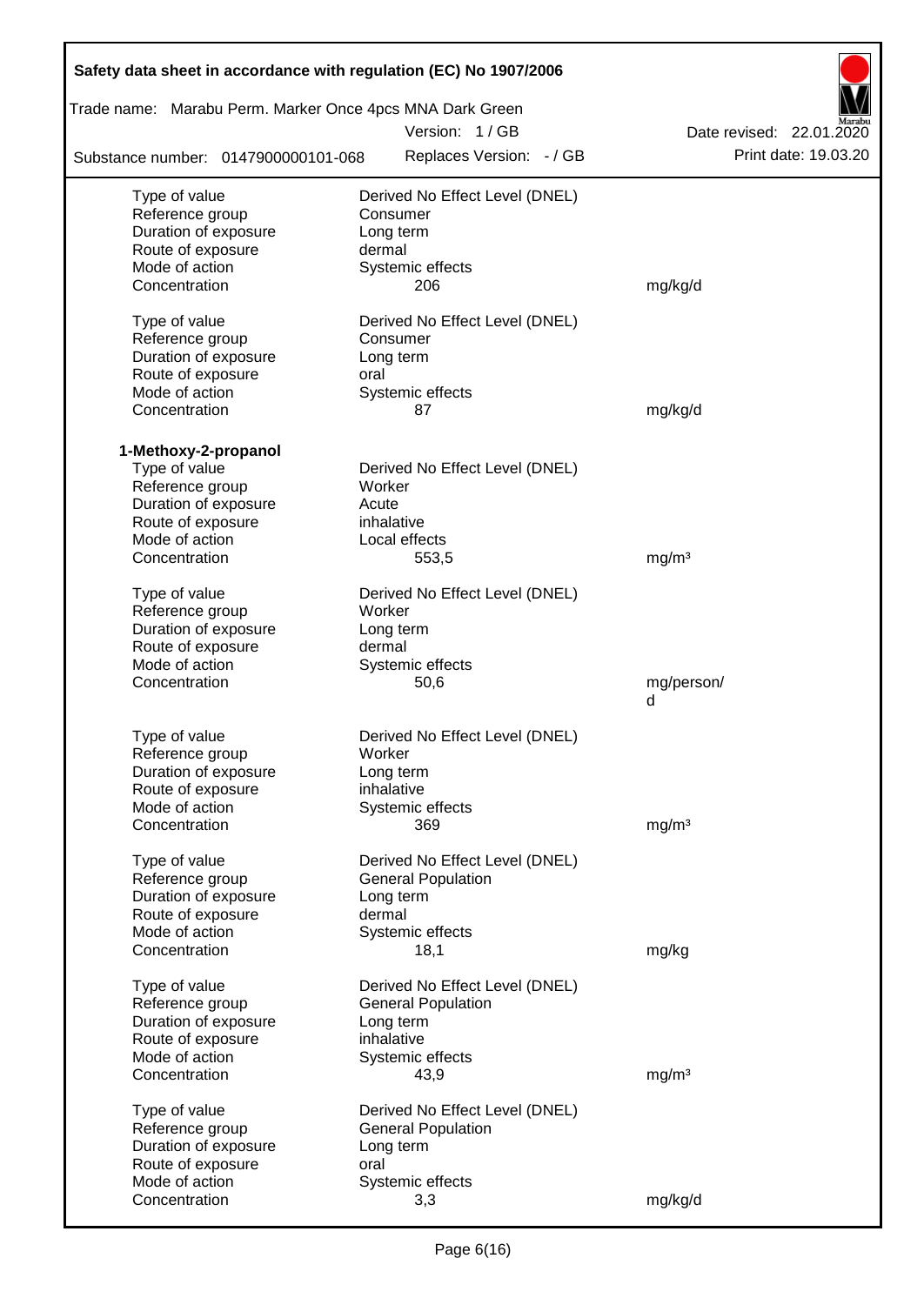| Trade name: Marabu Perm. Marker Once 4pcs MNA Dark Green |  |
|----------------------------------------------------------|--|
|----------------------------------------------------------|--|

Version: 1 / GB

Substance number: 0147900000101-068

Replaces Version: - / GB Print date: 19.03.20 Date revised: 22.01.2020

| <b>Benzyl alcohol</b> |                                |                   |
|-----------------------|--------------------------------|-------------------|
| Type of value         | Derived No Effect Level (DNEL) |                   |
| Reference group       | Worker                         |                   |
| Duration of exposure  | Long term                      |                   |
| Route of exposure     | inhalative                     |                   |
| Mode of action        | Systemic effects               |                   |
|                       |                                |                   |
| Concentration         | 22                             | mg/m <sup>3</sup> |
| Type of value         | Derived No Effect Level (DNEL) |                   |
| Reference group       | Worker                         |                   |
| Duration of exposure  | Short term                     |                   |
| Route of exposure     | inhalative                     |                   |
| Mode of action        |                                |                   |
|                       | Systemic effects               |                   |
| Concentration         | 110                            | mg/m <sup>3</sup> |
| Type of value         | Derived No Effect Level (DNEL) |                   |
| Reference group       | Worker                         |                   |
| Duration of exposure  | Long term                      |                   |
| Route of exposure     | dermal                         |                   |
| Mode of action        |                                |                   |
|                       | Systemic effects               |                   |
| Concentration         | 8                              | mg/kg/d           |
| Type of value         | Derived No Effect Level (DNEL) |                   |
| Reference group       | Worker                         |                   |
| Duration of exposure  | Short term                     |                   |
| Route of exposure     | dermal                         |                   |
| Mode of action        | Systemic effects               |                   |
| Concentration         | 40                             |                   |
|                       |                                | mg/kg/d           |
| Type of value         | Derived No Effect Level (DNEL) |                   |
| Reference group       | Consumer                       |                   |
| Duration of exposure  | Long term                      |                   |
| Route of exposure     | inhalative                     |                   |
| Mode of action        | Systemic effects               |                   |
|                       |                                |                   |
| Concentration         | 5,4                            | mg/m <sup>3</sup> |
| Type of value         | Derived No Effect Level (DNEL) |                   |
| Reference group       | Consumer                       |                   |
| Duration of exposure  | Short term                     |                   |
| Route of exposure     | inhalative                     |                   |
| Mode of action        | Systemic effects               |                   |
| Concentration         | 27                             |                   |
|                       |                                | mg/m <sup>3</sup> |
| Type of value         | Derived No Effect Level (DNEL) |                   |
| Reference group       | Consumer                       |                   |
| Duration of exposure  | Long term                      |                   |
| Route of exposure     | dermal                         |                   |
| Mode of action        | Systemic effects               |                   |
| Concentration         | 4                              | mg/kg/d           |
|                       |                                |                   |
| Type of value         | Derived No Effect Level (DNEL) |                   |
| Reference group       | Consumer                       |                   |
| Duration of exposure  | Short term                     |                   |
| Route of exposure     | dermal                         |                   |
| Mode of action        | Systemic effects               |                   |
| Concentration         |                                |                   |
|                       | 20                             | mg/kg/d           |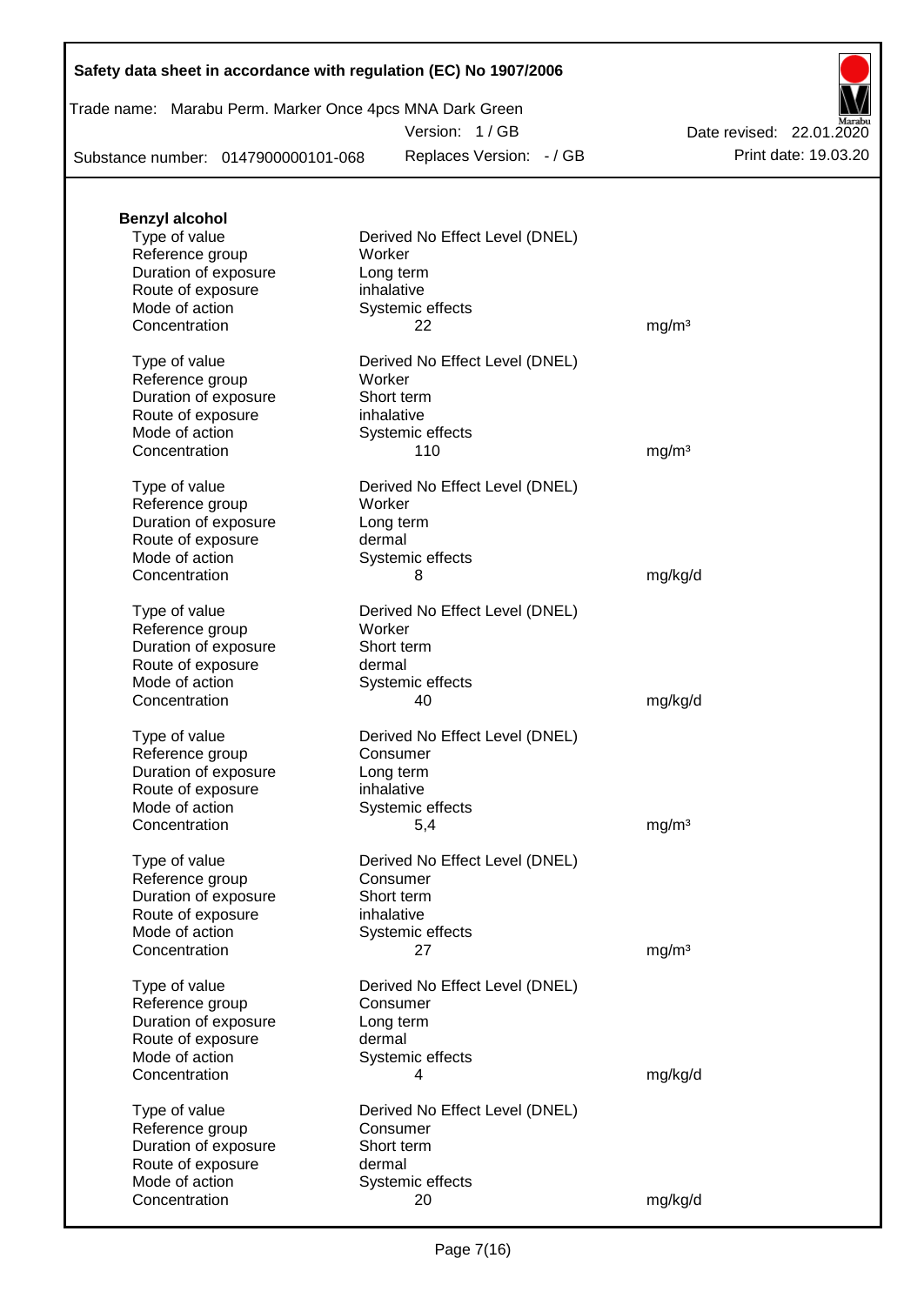| Trade name: Marabu Perm. Marker Once 4pcs MNA Dark Green |             |                                |                          |
|----------------------------------------------------------|-------------|--------------------------------|--------------------------|
|                                                          |             | Version: 1 / GB                | Date revised: 22.01.2020 |
| Substance number: 0147900000101-068                      |             | Replaces Version: - / GB       | Print date: 19.03.20     |
| Type of value                                            |             | Derived No Effect Level (DNEL) |                          |
| Reference group                                          |             | Consumer                       |                          |
| Duration of exposure                                     |             | Long term                      |                          |
| Route of exposure                                        | oral        |                                |                          |
| Mode of action                                           |             | Systemic effects               |                          |
| Concentration                                            |             | 4                              | mg/kg/d                  |
| Type of value                                            |             | Derived No Effect Level (DNEL) |                          |
| Reference group                                          |             | Consumer                       |                          |
| Duration of exposure                                     |             | Short term                     |                          |
| Route of exposure                                        | oral        |                                |                          |
| Mode of action                                           |             | Systemic effects               |                          |
| Concentration                                            |             | 20                             | mg/kg/d                  |
| <b>Predicted No Effect Concentration (PNEC)</b>          |             |                                |                          |
| <b>Ethanol</b>                                           |             |                                |                          |
| Type of value                                            | <b>PNEC</b> |                                |                          |
| <b>Type</b>                                              |             | Freshwater                     |                          |
| Concentration                                            |             | 0,96                           | mg/l                     |
| Type of value                                            | <b>PNEC</b> |                                |                          |
| <b>Type</b>                                              |             | Saltwater                      |                          |
| Concentration                                            |             | 0,79                           | mg/l                     |
| Type of value                                            | <b>PNEC</b> |                                |                          |
| <b>Type</b>                                              |             | Water (intermittent release)   |                          |
| Concentration                                            |             | 2,75                           | mg/l                     |
| Type of value                                            | <b>PNEC</b> |                                |                          |
| Type                                                     |             | Sewage treatment plant (STP)   |                          |
| Concentration                                            |             | 580                            | mg/l                     |
| Type of value                                            | <b>PNEC</b> |                                |                          |
| <b>Type</b>                                              |             | Freshwater sediment            |                          |
| Concentration                                            |             | 3,6                            | mg/kg                    |
| Type of value                                            | <b>PNEC</b> |                                |                          |
| <b>Type</b>                                              |             | Marine sediment                |                          |
| Concentration                                            |             | 2,9                            | mg/kg                    |
| Type of value                                            | <b>PNEC</b> |                                |                          |
| <b>Type</b>                                              | Soil        |                                |                          |
| Concentration                                            |             | 0,63                           | mg/kg                    |
| 1-Methoxy-2-propanol                                     |             |                                |                          |
| Type of value                                            | <b>PNEC</b> |                                |                          |
| <b>Type</b>                                              |             | Freshwater                     |                          |
| Concentration                                            |             | 10                             | mg/l                     |
| Type of value                                            | <b>PNEC</b> |                                |                          |
| <b>Type</b>                                              | Water       |                                |                          |
| Concentration                                            |             | 41,6                           | mg/kg                    |
| Type of value                                            | <b>PNEC</b> |                                |                          |
| <b>Type</b>                                              |             | Sediment                       |                          |
| Concentration                                            |             | 41,6                           | mg/kg                    |

T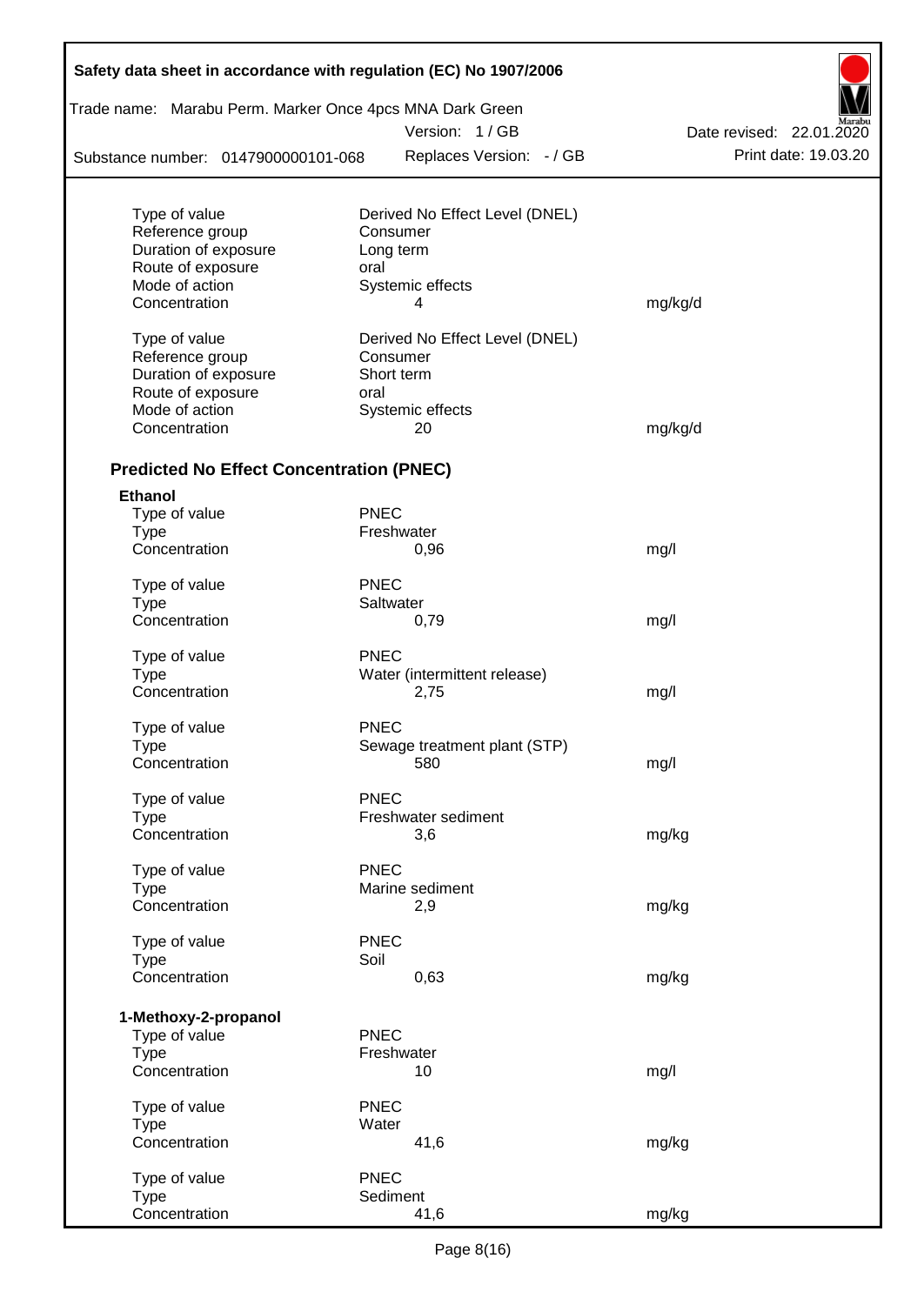| Substance number: 0147900000101-068 |             | Trade name: Marabu Perm. Marker Once 4pcs MNA Dark Green<br>Version: 1/GB<br>Replaces Version: - / GB | Date revised: 22.01.2020<br>Print date: 19.03.20 |
|-------------------------------------|-------------|-------------------------------------------------------------------------------------------------------|--------------------------------------------------|
| Type of value                       | <b>PNEC</b> |                                                                                                       |                                                  |
| <b>Type</b>                         |             | Marine sediment                                                                                       |                                                  |
| Concentration                       |             | 4,17                                                                                                  | mg/kg                                            |
| Type of value                       | <b>PNEC</b> |                                                                                                       |                                                  |
| <b>Type</b>                         | Soil        |                                                                                                       |                                                  |
| Concentration                       |             | 2,47                                                                                                  | mg/kg                                            |
| Type of value                       | <b>PNEC</b> |                                                                                                       |                                                  |
| <b>Type</b>                         |             | Sewage treatment plant (STP)                                                                          |                                                  |
| Concentration                       |             | 100                                                                                                   | mg/l                                             |
| <b>Benzyl alcohol</b>               |             |                                                                                                       |                                                  |
| Type of value                       | <b>PNEC</b> |                                                                                                       |                                                  |
| <b>Type</b>                         | Freshwater  |                                                                                                       |                                                  |
| Concentration                       |             | 1                                                                                                     | mg/l                                             |
| Type of value                       | <b>PNEC</b> |                                                                                                       |                                                  |
| <b>Type</b>                         | Saltwater   |                                                                                                       |                                                  |
| Concentration                       |             | 0,1                                                                                                   | mg/l                                             |
| Type of value                       | <b>PNEC</b> |                                                                                                       |                                                  |
| <b>Type</b>                         |             | Water (intermittent release)                                                                          |                                                  |
| Concentration                       |             | 2,3                                                                                                   | mg/l                                             |
| Type of value                       | <b>PNEC</b> |                                                                                                       |                                                  |
| <b>Type</b>                         |             | Sewage treatment plant (STP)                                                                          |                                                  |
| Concentration                       |             | 39                                                                                                    | mg/l                                             |
| Type of value                       | <b>PNEC</b> |                                                                                                       |                                                  |
| Type                                |             | Freshwater sediment                                                                                   |                                                  |
| Concentration                       |             | 5,27                                                                                                  | mg/kg                                            |
| Type of value                       | <b>PNEC</b> |                                                                                                       |                                                  |
| <b>Type</b>                         |             | Marine sediment                                                                                       |                                                  |
| Concentration                       |             | 0,527                                                                                                 | mg/kg                                            |
| Type of value                       | <b>PNEC</b> |                                                                                                       |                                                  |
| <b>Type</b>                         | Soil        |                                                                                                       |                                                  |
| Concentration                       |             | 0,456                                                                                                 | mg/kg                                            |

# **8.2. Exposure controls**

#### **Exposure controls**

Provide adequate ventilation. Where reasonably practicable this should be achieved by the use of local exhaust ventilation and good general extraction. If these are not sufficient to maintain concentrations of particulates and solvent vapour below the OEL, suitable respiratory protection must be worn.

#### **Respiratory protection**

If workers are exposed to concentrations above the exposure limit they must use appropriate, certified respirators. Full mask, filter A

#### **Hand protection**

There is no one glove material or combination of materials that will give unlimited resistance to any individual or combination of chemicals.

For prolonged or repeated handling nitrile rubber gloves with textile undergloves are required. Material thickness  $\rightarrow$  0.5 mm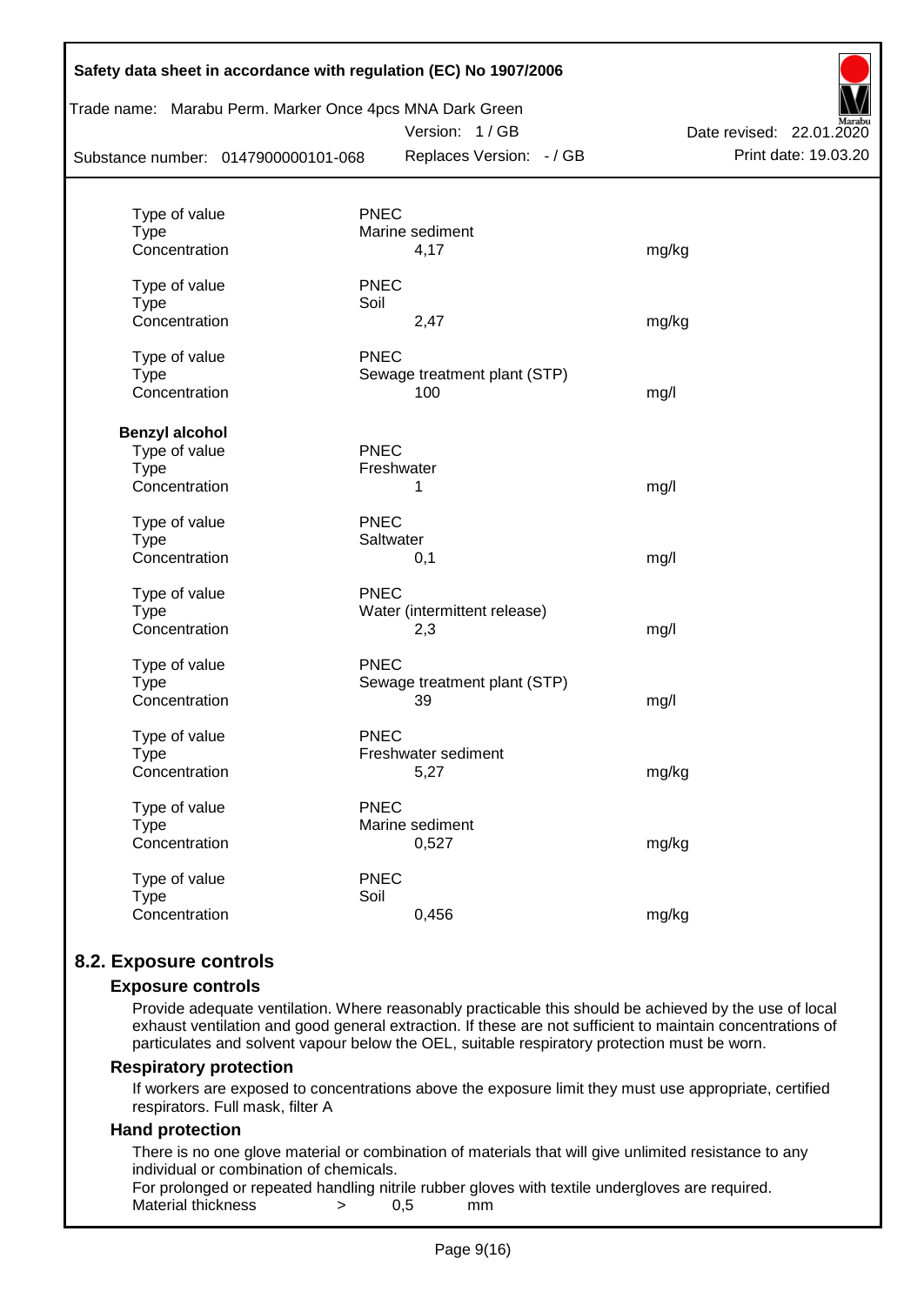| Safety data sheet in accordance with regulation (EC) No 1907/2006                                                                                                                                                                                                                                                                                                                                                                                                                                    |                                                 |    |     |                                                                                                                                                                                                            |
|------------------------------------------------------------------------------------------------------------------------------------------------------------------------------------------------------------------------------------------------------------------------------------------------------------------------------------------------------------------------------------------------------------------------------------------------------------------------------------------------------|-------------------------------------------------|----|-----|------------------------------------------------------------------------------------------------------------------------------------------------------------------------------------------------------------|
| Trade name: Marabu Perm. Marker Once 4pcs MNA Dark Green                                                                                                                                                                                                                                                                                                                                                                                                                                             |                                                 |    |     |                                                                                                                                                                                                            |
|                                                                                                                                                                                                                                                                                                                                                                                                                                                                                                      | Version: 1 / GB                                 |    |     | Date revised: 22.01.2020                                                                                                                                                                                   |
| Substance number: 0147900000101-068                                                                                                                                                                                                                                                                                                                                                                                                                                                                  | Replaces Version: - / GB                        |    |     | Print date: 19.03.20                                                                                                                                                                                       |
| Breakthrough time<br>$\,<\,$<br>The breakthrough time must be greater than the end use time of the product.<br>replacement must be followed.<br>Gloves should be replaced regularly and if there is any sign of damage to the glove material.<br>Always ensure that gloves are free from defects and that they are stored and used correctly.<br>maintenance.<br>Barrier creams may help to protect the exposed areas of the skin, they should however not be applied<br>once exposure has occurred. | 30<br>min                                       |    |     | The instructions and information provided by the glove manufacturer on use, storage, maintenance and<br>The performance or effectiveness of the glove may be reduced by physical/ chemical damage and poor |
| Eye protection                                                                                                                                                                                                                                                                                                                                                                                                                                                                                       |                                                 |    |     |                                                                                                                                                                                                            |
| Use safety eyewear designed to protect against splash of liquids.                                                                                                                                                                                                                                                                                                                                                                                                                                    |                                                 |    |     |                                                                                                                                                                                                            |
| <b>Body protection</b>                                                                                                                                                                                                                                                                                                                                                                                                                                                                               |                                                 |    |     |                                                                                                                                                                                                            |
| Cotton or cotton/synthetic overalls or coveralls are normally suitable.                                                                                                                                                                                                                                                                                                                                                                                                                              |                                                 |    |     |                                                                                                                                                                                                            |
|                                                                                                                                                                                                                                                                                                                                                                                                                                                                                                      |                                                 |    |     |                                                                                                                                                                                                            |
| <b>SECTION 9: Physical and chemical properties</b>                                                                                                                                                                                                                                                                                                                                                                                                                                                   |                                                 |    |     |                                                                                                                                                                                                            |
| 9.1. Information on basic physical and chemical properties                                                                                                                                                                                                                                                                                                                                                                                                                                           |                                                 |    |     |                                                                                                                                                                                                            |
| <b>Form</b>                                                                                                                                                                                                                                                                                                                                                                                                                                                                                          | liquid                                          |    |     |                                                                                                                                                                                                            |
| <b>Colour</b>                                                                                                                                                                                                                                                                                                                                                                                                                                                                                        | coloured                                        |    |     |                                                                                                                                                                                                            |
| <b>Odour</b>                                                                                                                                                                                                                                                                                                                                                                                                                                                                                         | mild, alcoholic                                 |    |     |                                                                                                                                                                                                            |
| <b>Odour threshold</b>                                                                                                                                                                                                                                                                                                                                                                                                                                                                               |                                                 |    |     |                                                                                                                                                                                                            |
| Remarks                                                                                                                                                                                                                                                                                                                                                                                                                                                                                              | No data available                               |    |     |                                                                                                                                                                                                            |
| pH value                                                                                                                                                                                                                                                                                                                                                                                                                                                                                             |                                                 |    |     |                                                                                                                                                                                                            |
| Value                                                                                                                                                                                                                                                                                                                                                                                                                                                                                                | 5,5                                             | to | 7,5 |                                                                                                                                                                                                            |
| <b>Melting point</b><br>Remarks                                                                                                                                                                                                                                                                                                                                                                                                                                                                      | not determined                                  |    |     |                                                                                                                                                                                                            |
| <b>Freezing point</b>                                                                                                                                                                                                                                                                                                                                                                                                                                                                                |                                                 |    |     |                                                                                                                                                                                                            |
| Remarks                                                                                                                                                                                                                                                                                                                                                                                                                                                                                              | not determined                                  |    |     |                                                                                                                                                                                                            |
| Initial boiling point and boiling range                                                                                                                                                                                                                                                                                                                                                                                                                                                              |                                                 |    |     |                                                                                                                                                                                                            |
| Value                                                                                                                                                                                                                                                                                                                                                                                                                                                                                                | 80                                              | to | 90  | $^{\circ}C$                                                                                                                                                                                                |
| <b>Flash point</b>                                                                                                                                                                                                                                                                                                                                                                                                                                                                                   |                                                 |    |     |                                                                                                                                                                                                            |
| Value                                                                                                                                                                                                                                                                                                                                                                                                                                                                                                | 35                                              |    |     | $^{\circ}C$                                                                                                                                                                                                |
| Method                                                                                                                                                                                                                                                                                                                                                                                                                                                                                               | ASTM D 6450 (CCCFP)                             |    |     |                                                                                                                                                                                                            |
| Evaporation rate (ether $= 1$ ) :                                                                                                                                                                                                                                                                                                                                                                                                                                                                    |                                                 |    |     |                                                                                                                                                                                                            |
| Remarks                                                                                                                                                                                                                                                                                                                                                                                                                                                                                              | not determined                                  |    |     |                                                                                                                                                                                                            |
| <b>Flammability (solid, gas)</b><br>Not applicable                                                                                                                                                                                                                                                                                                                                                                                                                                                   |                                                 |    |     |                                                                                                                                                                                                            |
| Upper/lower flammability or explosive limits                                                                                                                                                                                                                                                                                                                                                                                                                                                         |                                                 |    |     |                                                                                                                                                                                                            |
| Lower explosion limit<br>Upper explosion limit<br>Source                                                                                                                                                                                                                                                                                                                                                                                                                                             | 1,5<br>appr.<br>15<br>appr.<br>Literature value |    |     | %(V)<br>%(V)                                                                                                                                                                                               |
| <b>Vapour density</b>                                                                                                                                                                                                                                                                                                                                                                                                                                                                                |                                                 |    |     |                                                                                                                                                                                                            |
| Remarks                                                                                                                                                                                                                                                                                                                                                                                                                                                                                              | not determined                                  |    |     |                                                                                                                                                                                                            |
| <b>Density</b>                                                                                                                                                                                                                                                                                                                                                                                                                                                                                       |                                                 |    |     |                                                                                                                                                                                                            |
| Remarks                                                                                                                                                                                                                                                                                                                                                                                                                                                                                              | not determined                                  |    |     |                                                                                                                                                                                                            |
| Solubility in water                                                                                                                                                                                                                                                                                                                                                                                                                                                                                  |                                                 |    |     |                                                                                                                                                                                                            |
| Remarks                                                                                                                                                                                                                                                                                                                                                                                                                                                                                              | partially miscible                              |    |     |                                                                                                                                                                                                            |
| <b>Partition coefficient: n-octanol/water</b>                                                                                                                                                                                                                                                                                                                                                                                                                                                        |                                                 |    |     |                                                                                                                                                                                                            |
|                                                                                                                                                                                                                                                                                                                                                                                                                                                                                                      |                                                 |    |     |                                                                                                                                                                                                            |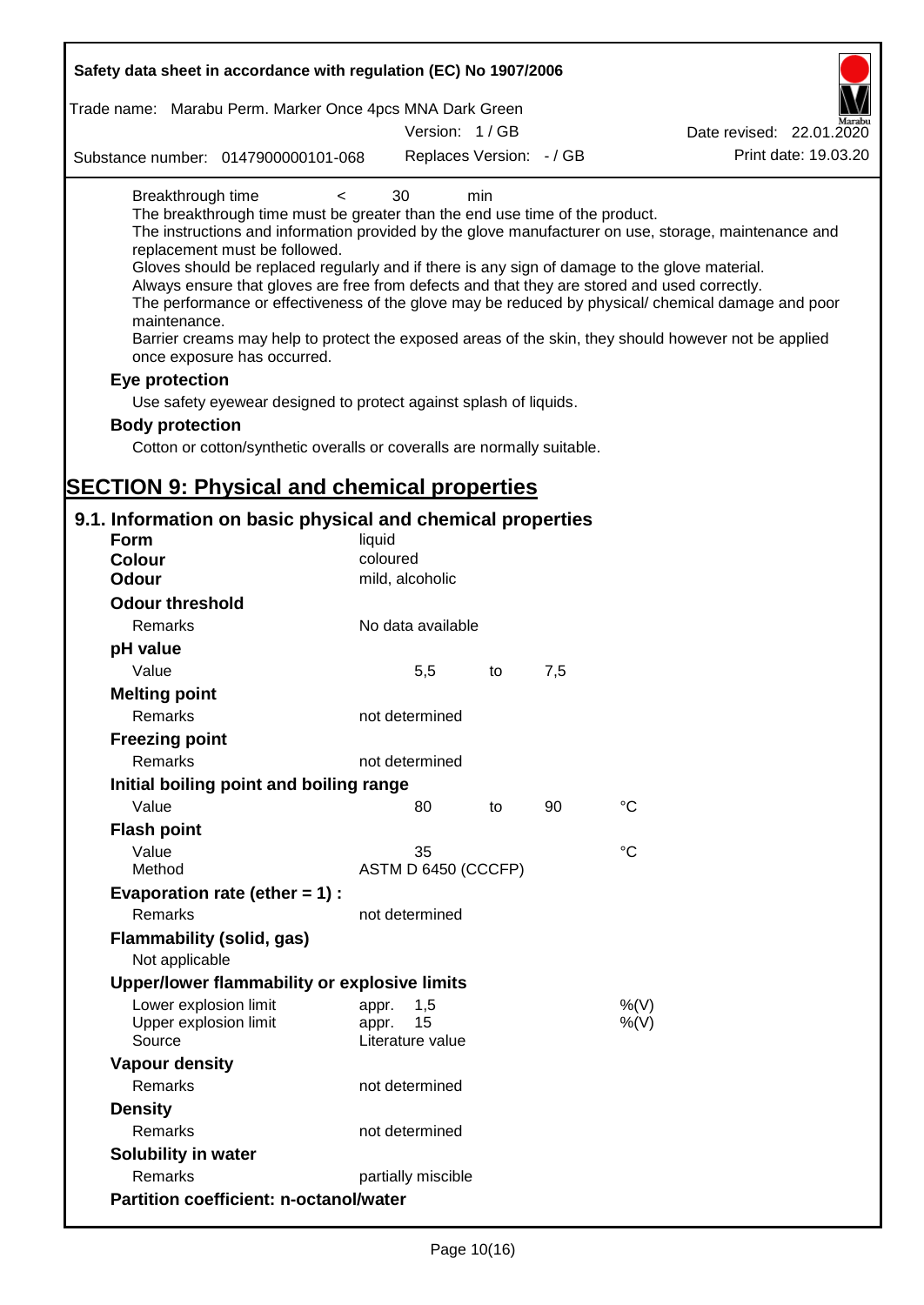| Safety data sheet in accordance with regulation (EC) No 1907/2006 |                                                                                                  |            |                          |    |   |                                                  |                                                                                                        |
|-------------------------------------------------------------------|--------------------------------------------------------------------------------------------------|------------|--------------------------|----|---|--------------------------------------------------|--------------------------------------------------------------------------------------------------------|
| Trade name: Marabu Perm. Marker Once 4pcs MNA Dark Green          |                                                                                                  |            | Version: 1/GB            |    |   |                                                  | Date revised: 22.01.2020                                                                               |
| Substance number: 0147900000101-068                               |                                                                                                  |            | Replaces Version: - / GB |    |   |                                                  | Print date: 19.03.20                                                                                   |
| Remarks                                                           |                                                                                                  |            | Not applicable           |    |   |                                                  |                                                                                                        |
| Ignition temperature                                              |                                                                                                  |            |                          |    |   |                                                  |                                                                                                        |
| Value<br>Source                                                   |                                                                                                  | appr.      | 287<br>Literature value  |    |   | $^{\circ}C$                                      |                                                                                                        |
| <b>Viscosity</b><br>Value                                         |                                                                                                  |            | 3                        | to | 6 | mPa.s                                            |                                                                                                        |
| <b>Efflux time</b><br>Remarks                                     |                                                                                                  |            | not determined           |    |   |                                                  |                                                                                                        |
|                                                                   |                                                                                                  |            |                          |    |   |                                                  |                                                                                                        |
| <b>Explosive properties</b>                                       |                                                                                                  |            |                          |    |   |                                                  |                                                                                                        |
| evaluation                                                        |                                                                                                  | no         |                          |    |   |                                                  |                                                                                                        |
| <b>Oxidising properties</b><br>evaluation                         |                                                                                                  | None known |                          |    |   |                                                  |                                                                                                        |
| 9.2. Other information                                            |                                                                                                  |            |                          |    |   |                                                  |                                                                                                        |
| <b>Other information</b>                                          |                                                                                                  |            |                          |    |   |                                                  |                                                                                                        |
|                                                                   |                                                                                                  |            |                          |    |   |                                                  | The physical specifications are approximate values and refer to the used safety relevant component(s). |
| <b>SECTION 10: Stability and reactivity</b>                       |                                                                                                  |            |                          |    |   |                                                  |                                                                                                        |
| 10.1. Reactivity                                                  | No hazardous reactions when stored and handled according to prescribed instructions.             |            |                          |    |   |                                                  |                                                                                                        |
| 10.2. Chemical stability                                          | Stable under recommended storage and handling conditions (see section 7).                        |            |                          |    |   |                                                  |                                                                                                        |
| 10.3. Possibility of hazardous reactions<br>exothermic reactions. | Keep away from oxidising agents, strongly alkaline and strongly acid materials in order to avoid |            |                          |    |   |                                                  |                                                                                                        |
| 10.4. Conditions to avoid                                         | When exposed to high temperatures may produce hazardous decomposition products.                  |            |                          |    |   |                                                  |                                                                                                        |
| 10.5. Incompatible materials                                      | No hazardous reactions when stored and handled according to prescribed instructions.             |            |                          |    |   |                                                  |                                                                                                        |
| 10.6. Hazardous decomposition products                            | See chapter 5.2 (Firefighting measures - Special hazards arising from the substance or mixture). |            |                          |    |   |                                                  |                                                                                                        |
| <b>SECTION 11: Toxicological information</b>                      |                                                                                                  |            |                          |    |   |                                                  |                                                                                                        |
| 11.1. Information on toxicological effects                        |                                                                                                  |            |                          |    |   |                                                  |                                                                                                        |
| <b>Acute oral toxicity</b>                                        |                                                                                                  |            |                          |    |   |                                                  |                                                                                                        |
| <b>ATE</b>                                                        | $\geq$                                                                                           |            | 2.000                    |    |   | mg/kg                                            |                                                                                                        |
| Method                                                            |                                                                                                  |            |                          |    |   | calculated value (Regulation (EC) No. 1272/2008) |                                                                                                        |
|                                                                   | <b>Acute oral toxicity (Components)</b>                                                          |            |                          |    |   |                                                  |                                                                                                        |
| 1-Methoxy-2-propanol                                              |                                                                                                  |            |                          |    |   |                                                  |                                                                                                        |
| <b>Species</b><br>LD50                                            | rat                                                                                              |            | 5200                     |    |   | mg/kg                                            |                                                                                                        |
| <b>Benzyl alcohol</b>                                             |                                                                                                  |            |                          |    |   |                                                  |                                                                                                        |
| Species<br>LD50                                                   | rat                                                                                              |            | 1620                     |    |   | mg/kg                                            |                                                                                                        |
| <b>Acute dermal toxicity</b>                                      |                                                                                                  |            |                          |    |   |                                                  |                                                                                                        |
| Remarks                                                           |                                                                                                  |            |                          |    |   |                                                  | Based on available data, the classification criteria are not met.                                      |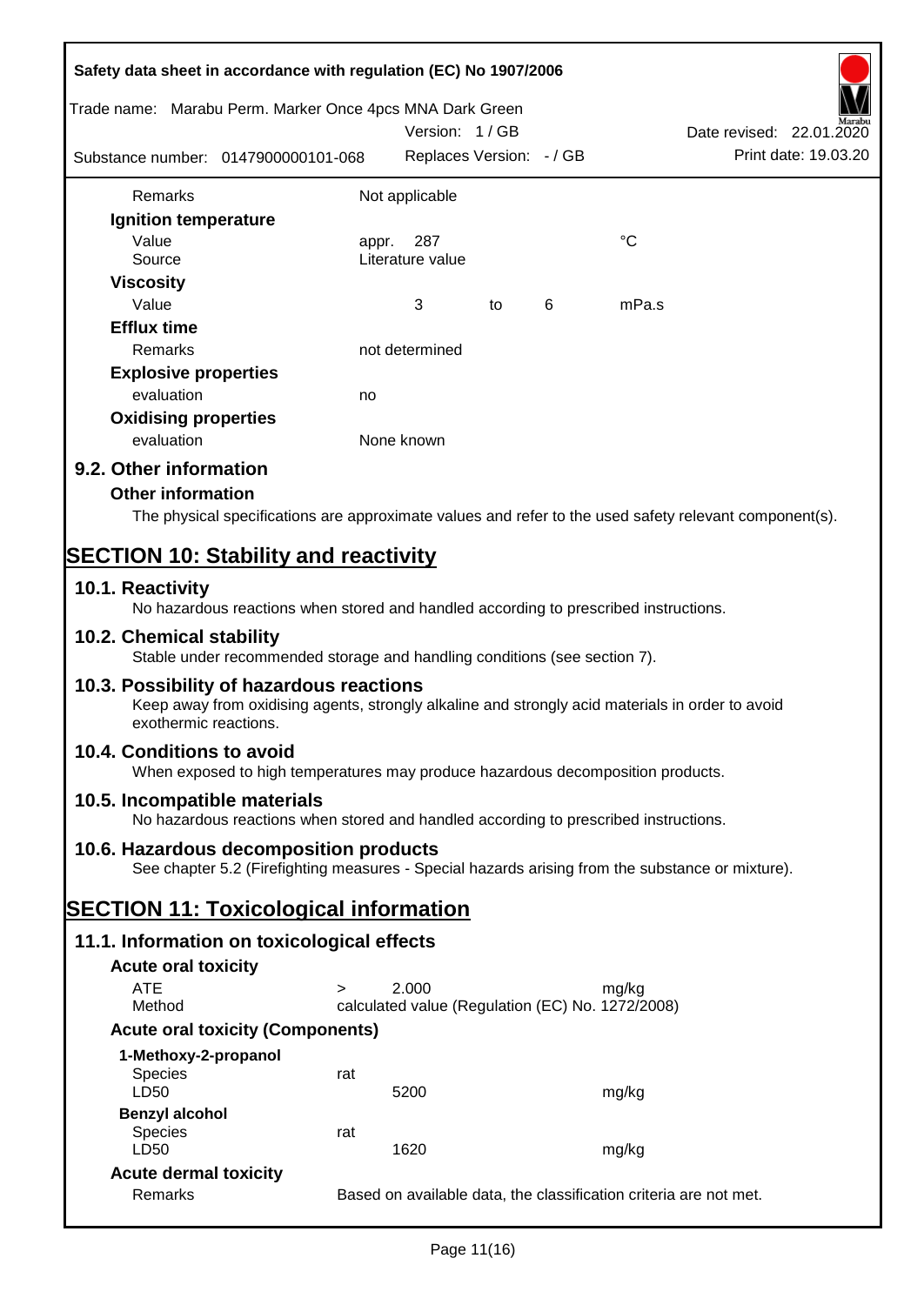| Trade name: Marabu Perm. Marker Once 4pcs MNA Dark Green<br>Substance number: 0147900000101-068 |                       | Version: 1/GB | Replaces Version: - / GB                         | Date revised: 22.01.2020<br>Print date: 19.03.20                                                                                                                                                                                                                                                                                                                                                                      |
|-------------------------------------------------------------------------------------------------|-----------------------|---------------|--------------------------------------------------|-----------------------------------------------------------------------------------------------------------------------------------------------------------------------------------------------------------------------------------------------------------------------------------------------------------------------------------------------------------------------------------------------------------------------|
| <b>Acute dermal toxicity (Components)</b>                                                       |                       |               |                                                  |                                                                                                                                                                                                                                                                                                                                                                                                                       |
| 1-Methoxy-2-propanol                                                                            |                       |               |                                                  |                                                                                                                                                                                                                                                                                                                                                                                                                       |
| <b>Species</b><br>LD50                                                                          | rabbit                | 14000         |                                                  | mg/kg                                                                                                                                                                                                                                                                                                                                                                                                                 |
| <b>Acute inhalational toxicity</b>                                                              |                       |               |                                                  |                                                                                                                                                                                                                                                                                                                                                                                                                       |
| <b>ATE</b>                                                                                      | $\geq$                | 20            |                                                  | mg/l                                                                                                                                                                                                                                                                                                                                                                                                                  |
| Administration/Form<br>Method<br>Remarks                                                        | Vapors                |               | calculated value (Regulation (EC) No. 1272/2008) | Based on available data, the classification criteria are not met.                                                                                                                                                                                                                                                                                                                                                     |
| <b>Acute inhalative toxicity (Components)</b>                                                   |                       |               |                                                  |                                                                                                                                                                                                                                                                                                                                                                                                                       |
|                                                                                                 |                       |               |                                                  |                                                                                                                                                                                                                                                                                                                                                                                                                       |
| <b>Benzyl alcohol</b><br>Species<br>LD <sub>0</sub>                                             | rat                   | 4,178         |                                                  | mg/l                                                                                                                                                                                                                                                                                                                                                                                                                  |
| Duration of exposure<br>Administration/Form<br>Method                                           | Dust/Mist<br>OECD 403 | 4             | h                                                |                                                                                                                                                                                                                                                                                                                                                                                                                       |
| <b>Benzyl alcohol</b><br>Species                                                                | rat                   |               |                                                  |                                                                                                                                                                                                                                                                                                                                                                                                                       |
| LD50                                                                                            | $\geq$                | 5             |                                                  | mg/l                                                                                                                                                                                                                                                                                                                                                                                                                  |
| Duration of exposure<br>Administration/Form<br>Method                                           | Dust/Mist<br>OECD 403 | 4             | h                                                |                                                                                                                                                                                                                                                                                                                                                                                                                       |
| <b>Skin corrosion/irritation</b>                                                                |                       |               |                                                  |                                                                                                                                                                                                                                                                                                                                                                                                                       |
| Remarks                                                                                         |                       |               |                                                  | Based on available data, the classification criteria are not met.                                                                                                                                                                                                                                                                                                                                                     |
| Serious eye damage/irritation                                                                   |                       |               |                                                  |                                                                                                                                                                                                                                                                                                                                                                                                                       |
| evaluation                                                                                      | irritant              |               |                                                  |                                                                                                                                                                                                                                                                                                                                                                                                                       |
| Remarks                                                                                         |                       |               | The classification criteria are met.             |                                                                                                                                                                                                                                                                                                                                                                                                                       |
| <b>Sensitization</b>                                                                            |                       |               |                                                  |                                                                                                                                                                                                                                                                                                                                                                                                                       |
| Remarks                                                                                         |                       |               |                                                  | Based on available data, the classification criteria are not met.                                                                                                                                                                                                                                                                                                                                                     |
| <b>Mutagenicity</b>                                                                             |                       |               |                                                  |                                                                                                                                                                                                                                                                                                                                                                                                                       |
| Remarks                                                                                         |                       |               |                                                  | Based on available data, the classification criteria are not met.                                                                                                                                                                                                                                                                                                                                                     |
| <b>Reproductive toxicity</b>                                                                    |                       |               |                                                  |                                                                                                                                                                                                                                                                                                                                                                                                                       |
| Remarks                                                                                         |                       |               |                                                  | Based on available data, the classification criteria are not met.                                                                                                                                                                                                                                                                                                                                                     |
| Carcinogenicity                                                                                 |                       |               |                                                  |                                                                                                                                                                                                                                                                                                                                                                                                                       |
| Remarks                                                                                         |                       |               |                                                  | Based on available data, the classification criteria are not met.                                                                                                                                                                                                                                                                                                                                                     |
| <b>Specific Target Organ Toxicity (STOT)</b>                                                    |                       |               |                                                  |                                                                                                                                                                                                                                                                                                                                                                                                                       |
| <b>Single exposure</b><br>Remarks                                                               |                       |               | The classification criteria are met.             |                                                                                                                                                                                                                                                                                                                                                                                                                       |
| evaluation                                                                                      |                       |               | May cause drowsiness or dizziness.               |                                                                                                                                                                                                                                                                                                                                                                                                                       |
| <b>Repeated exposure</b><br>Remarks                                                             |                       |               |                                                  | Based on available data, the classification criteria are not met.                                                                                                                                                                                                                                                                                                                                                     |
| <b>Aspiration hazard</b>                                                                        |                       |               |                                                  |                                                                                                                                                                                                                                                                                                                                                                                                                       |
| Based on available data, the classification criteria are not met.                               |                       |               |                                                  |                                                                                                                                                                                                                                                                                                                                                                                                                       |
| <b>Experience in practice</b>                                                                   |                       |               |                                                  |                                                                                                                                                                                                                                                                                                                                                                                                                       |
|                                                                                                 |                       |               |                                                  | Exposure to component solvents vapours concentration in excess of the stated occupational exposure<br>limit may result in adverse health effects such as mucous membrane and respiratory system irritation<br>and adverse effects on kidney, liver and central nervous system. Symptoms and signs include headache,<br>dizziness, fatigue, muscular weakness, drowsiness and in extreme cases, loss of consciousness. |

Solvents may cause some of the above effects by absorption through the skin. Repeated or prolonged contact with the mixture may cause removal of natural fat from the skin resulting in non-allergic contact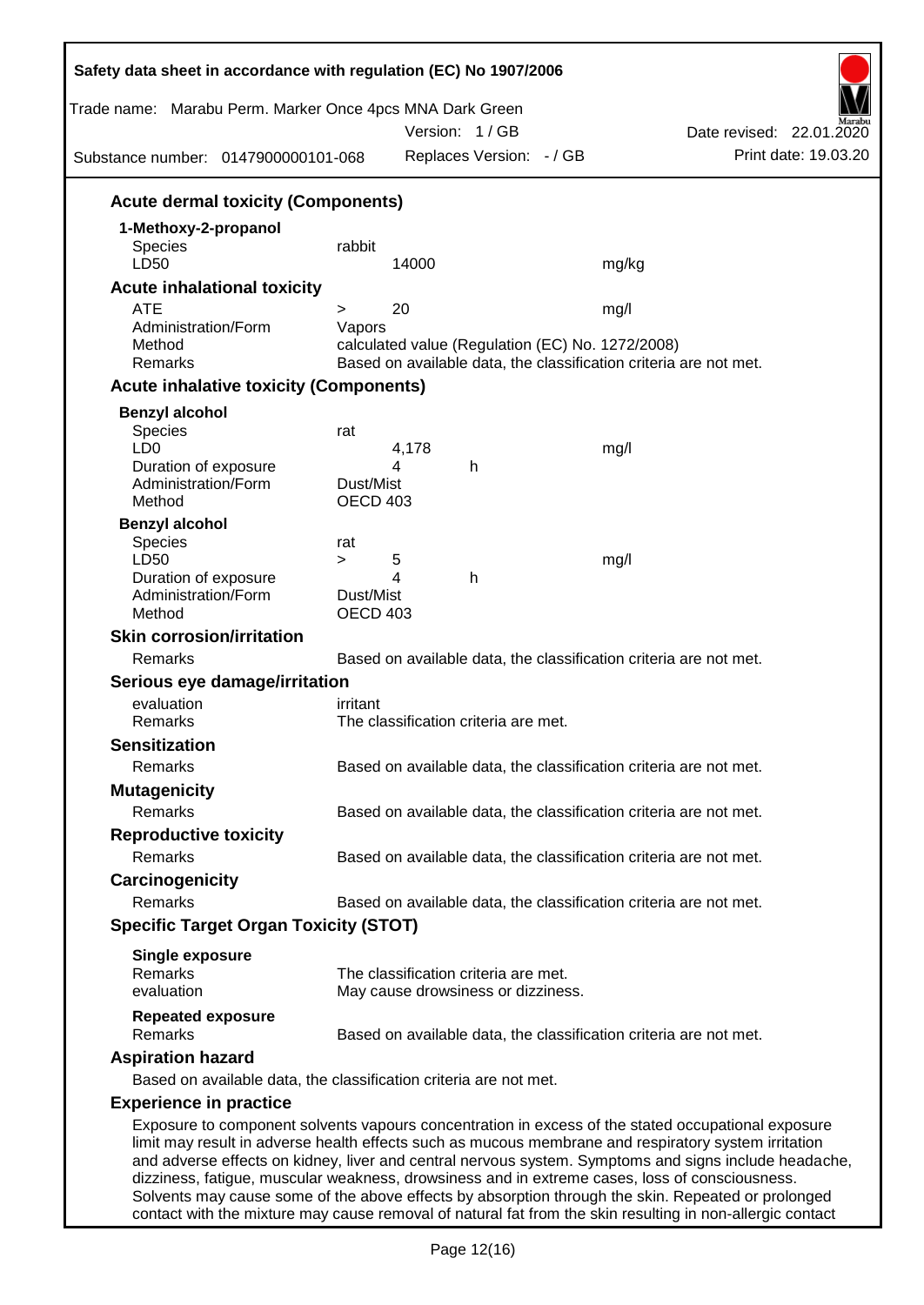| Safety data sheet in accordance with regulation (EC) No 1907/2006                                                                                                                                                                                                                                |                   |            |                              |                                                    |                                                                                                       |
|--------------------------------------------------------------------------------------------------------------------------------------------------------------------------------------------------------------------------------------------------------------------------------------------------|-------------------|------------|------------------------------|----------------------------------------------------|-------------------------------------------------------------------------------------------------------|
| Trade name: Marabu Perm. Marker Once 4pcs MNA Dark Green                                                                                                                                                                                                                                         |                   |            |                              |                                                    |                                                                                                       |
|                                                                                                                                                                                                                                                                                                  |                   |            | Version: 1/GB                |                                                    | Date revised: 22.01.2020                                                                              |
| Substance number: 0147900000101-068                                                                                                                                                                                                                                                              |                   |            | Replaces Version: - / GB     |                                                    | Print date: 19.03.20                                                                                  |
| dermatitis and absorption through the skin. The liquid splashed in the eyes may cause irritation and<br>known, delayed and immediate effects and also chronic effects of components from short-term and<br>long-term exposure by oral, inhalation and dermal routes of exposure and eye contact. |                   |            |                              |                                                    | reversible damage. Ingestion may cause nausea, diarrhoea and vomiting. This takes into account, where |
| <b>Other information</b>                                                                                                                                                                                                                                                                         |                   |            |                              |                                                    |                                                                                                       |
| There are no data available on the mixture itself.<br>The mixture has been assessed following the additivity method of the CLP Regulation (EC) No<br>1272/2008 and classified for toxicological hazards accordingly.                                                                             |                   |            |                              |                                                    |                                                                                                       |
| <b>SECTION 12: Ecological information</b>                                                                                                                                                                                                                                                        |                   |            |                              |                                                    |                                                                                                       |
| 12.1. Toxicity                                                                                                                                                                                                                                                                                   |                   |            |                              |                                                    |                                                                                                       |
| <b>General information</b>                                                                                                                                                                                                                                                                       |                   |            |                              |                                                    |                                                                                                       |
| There are no data available on the mixture itself. Do not allow to enter drains or water courses. The<br>and is classified for eco-toxicological properties accordingly. See Sections 2 and 3 for details.                                                                                       |                   |            |                              |                                                    | mixture has been assessed following the summation method of the CLP Regulation (EC) No 1272/2008      |
| <b>Fish toxicity (Components)</b>                                                                                                                                                                                                                                                                |                   |            |                              |                                                    |                                                                                                       |
| 1-Methoxy-2-propanol                                                                                                                                                                                                                                                                             |                   |            |                              |                                                    |                                                                                                       |
| <b>Species</b>                                                                                                                                                                                                                                                                                   |                   |            | golden orfe (Leuciscus idus) |                                                    |                                                                                                       |
| LC <sub>0</sub><br>Duration of exposure                                                                                                                                                                                                                                                          | $\geq$            | 4600<br>96 | h                            | mg/l                                               |                                                                                                       |
| <b>Daphnia toxicity (Components)</b>                                                                                                                                                                                                                                                             |                   |            |                              |                                                    |                                                                                                       |
| 1-Methoxy-2-propanol                                                                                                                                                                                                                                                                             |                   |            |                              |                                                    |                                                                                                       |
| Species                                                                                                                                                                                                                                                                                          | Daphnia magna     |            |                              |                                                    |                                                                                                       |
| <b>EC50</b>                                                                                                                                                                                                                                                                                      |                   | 23300      |                              | mg/l                                               |                                                                                                       |
| Duration of exposure                                                                                                                                                                                                                                                                             |                   | 48         | h                            |                                                    |                                                                                                       |
| <b>Algae toxicity (Components)</b>                                                                                                                                                                                                                                                               |                   |            |                              |                                                    |                                                                                                       |
| 1-Methoxy-2-propanol                                                                                                                                                                                                                                                                             |                   |            |                              |                                                    |                                                                                                       |
| Species<br><b>EC50</b>                                                                                                                                                                                                                                                                           | Desmodesmus<br>⋗  | 1000       |                              | mg/l                                               |                                                                                                       |
| Duration of exposure                                                                                                                                                                                                                                                                             |                   | 168        | h                            |                                                    |                                                                                                       |
| <b>Bacteria toxicity (Components)</b>                                                                                                                                                                                                                                                            |                   |            |                              |                                                    |                                                                                                       |
| 1-Methoxy-2-propanol                                                                                                                                                                                                                                                                             |                   |            |                              |                                                    |                                                                                                       |
| <b>Species</b>                                                                                                                                                                                                                                                                                   | activated sludge  |            |                              |                                                    |                                                                                                       |
| <b>EC50</b>                                                                                                                                                                                                                                                                                      | $\geq$            | 1000       |                              | mg/l                                               |                                                                                                       |
| 12.2. Persistence and degradability                                                                                                                                                                                                                                                              |                   |            |                              |                                                    |                                                                                                       |
| <b>General information</b>                                                                                                                                                                                                                                                                       |                   |            |                              |                                                    |                                                                                                       |
| No data available                                                                                                                                                                                                                                                                                |                   |            |                              |                                                    |                                                                                                       |
| <b>Biodegradability (Components)</b>                                                                                                                                                                                                                                                             |                   |            |                              |                                                    |                                                                                                       |
| 1-Methoxy-2-propanol                                                                                                                                                                                                                                                                             |                   |            |                              |                                                    |                                                                                                       |
| Value                                                                                                                                                                                                                                                                                            |                   | 90         |                              | $\%$                                               |                                                                                                       |
| Duration of test<br>evaluation                                                                                                                                                                                                                                                                   |                   | 28         | d                            | Readily biodegradable (according to OECD criteria) |                                                                                                       |
| Method                                                                                                                                                                                                                                                                                           | <b>OECD 301 F</b> |            |                              |                                                    |                                                                                                       |
|                                                                                                                                                                                                                                                                                                  |                   |            |                              |                                                    |                                                                                                       |
| 12.3. Bioaccumulative potential                                                                                                                                                                                                                                                                  |                   |            |                              |                                                    |                                                                                                       |
| <b>General information</b>                                                                                                                                                                                                                                                                       |                   |            |                              |                                                    |                                                                                                       |

There are no data available on the mixture itself.

# **Partition coefficient: n-octanol/water**

Remarks Not applicable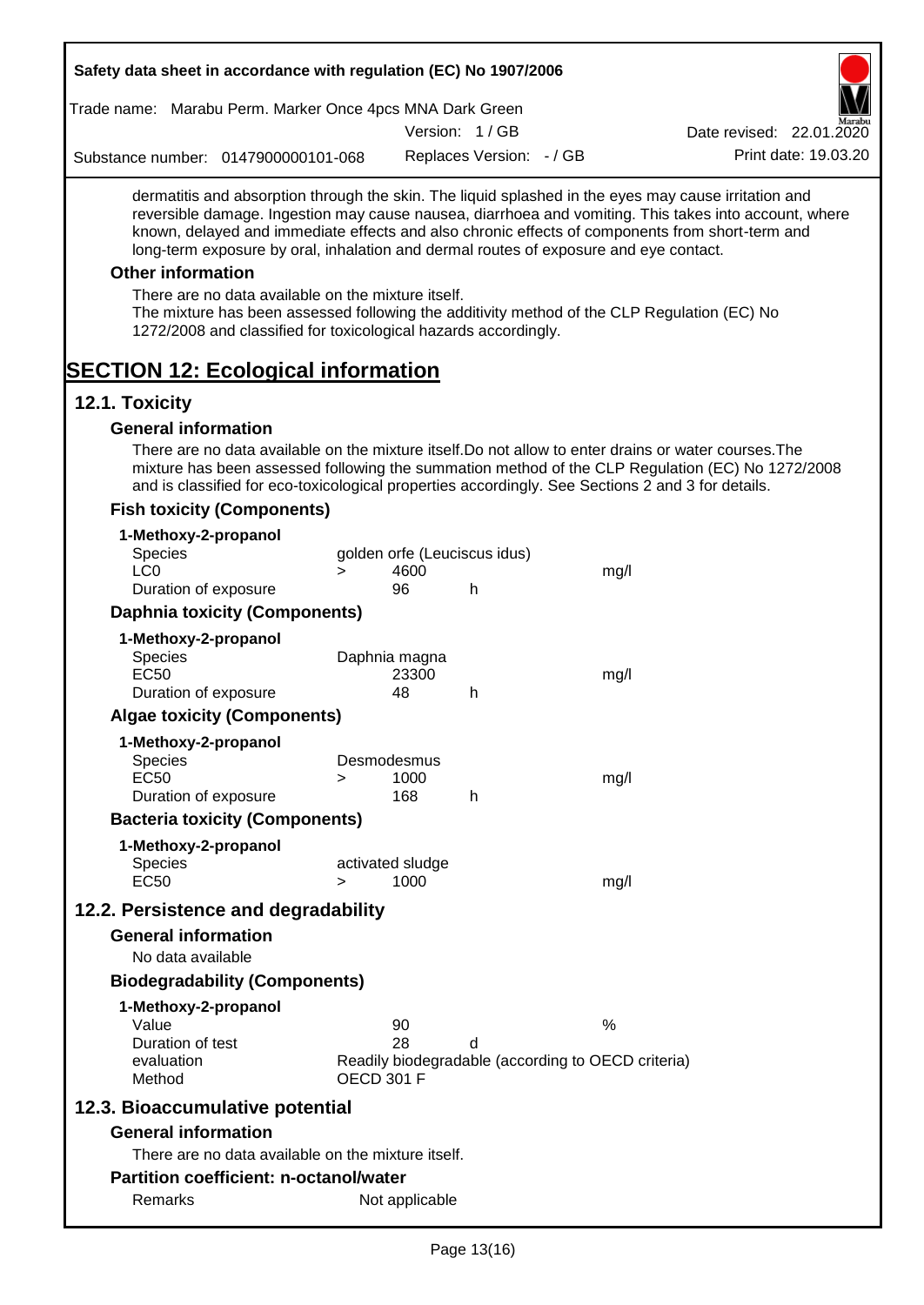Trade name: Marabu Perm. Marker Once 4pcs MNA Dark Green

Version: 1 / GB

Substance number: 0147900000101-068



### **General information**

There are no data available on the mixture itself.

# **12.5. Results of PBT and vPvB assessment**

### **General information**

There are no data available on the mixture itself.

### **12.6. Other adverse effects**

### **General information**

There are no data available on the mixture itself.

# **SECTION 13: Disposal considerations**

## **13.1. Waste treatment methods**

### **Disposal recommendations for the product**

Do not allow to enter drains or water courses. Wastes and emptied containers should be classified in accordance with relevant national regulation. The European Waste Catalogue classification of this product, when disposed of as waste is EWC waste code 08 03 12\* waste ink containing dangerous substances If this product is mixed with other wastes, the original waste product code may no longer apply and the appropriate code should be assigned. For further information contact your local waste authority.

### **Disposal recommendations for packaging**

Using information provided in this safety data sheet, advice should be obtained from the relevant waste authority on the classification of empty containers. Empty containers must be scrapped or reconditioned.

Not emptied containers are hazardous waste (waste code number 150110).

# **SECTION 14: Transport information**



Replaces Version:  $-$  / GB Print date: 19.03.20 Date revised: 22.01.2020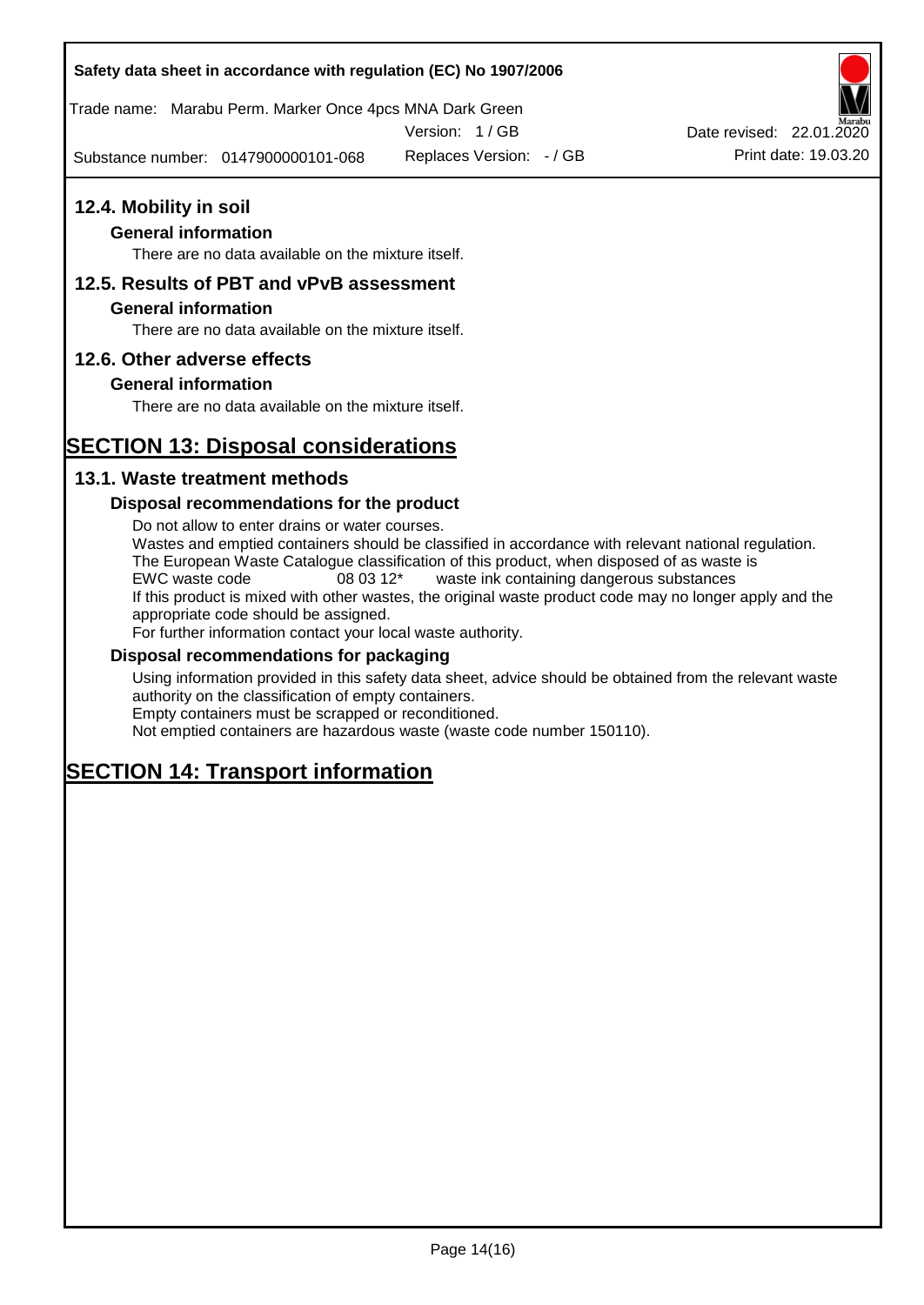# Trade name: Marabu Perm. Marker Once 4pcs MNA Dark Green



Version: 1 / GB

Replaces Version:  $-$  / GB Print date: 19.03.20

Substance number: 0147900000101-068

|                                     | <b>Land transport ADR/RID</b> | <b>Marine transport</b><br><b>IMDG/GGVSee</b> | Air transport<br><b>ICAO/IATA</b> |
|-------------------------------------|-------------------------------|-----------------------------------------------|-----------------------------------|
| Tunnel restriction code             | D/E                           |                                               |                                   |
| 14.1. UN number                     | 1263                          | 1263                                          | 1263                              |
| 14.2. UN proper shipping name       | <b>PAINT</b>                  | <b>PAINT</b>                                  | <b>PAINT</b>                      |
| 14.3. Transport hazard<br>class(es) | 3                             | 3                                             | 3                                 |
| Label                               |                               |                                               |                                   |
| 14.4. Packing group                 | Ш                             | Ш                                             | Ш                                 |
| Special provision                   | 640E                          |                                               |                                   |
| <b>Limited Quantity</b>             | 51                            |                                               |                                   |
| Transport category                  | 3                             |                                               |                                   |
| 14.5. Environmental hazards         |                               | no                                            |                                   |

# **Information for all modes of transport**

# **14.6. Special precautions for user**

Transport within the user's premises:

Always transport in closed containers that are upright and secure.

Ensure that persons transporting the product know what to do in the event of an accident or spillage.

# **Other information**

**14.7. Transport in bulk according to Annex II of Marpol and the IBC Code**

# no

# **SECTION 15: Regulatory information**

# **15.1. Safety, health and environmental regulations/legislation specific for the substance or mixture**

# **VOC**

VOC (EU) 75 %

# **Other information**

The product does not contain substances of very high concern (SVHC).

# **15.2. Chemical safety assessment**

For this preparation a chemical safety assessment has not been carried out.

# **SECTION 16: Other information**

**Hazard statements listed in Chapter 3**